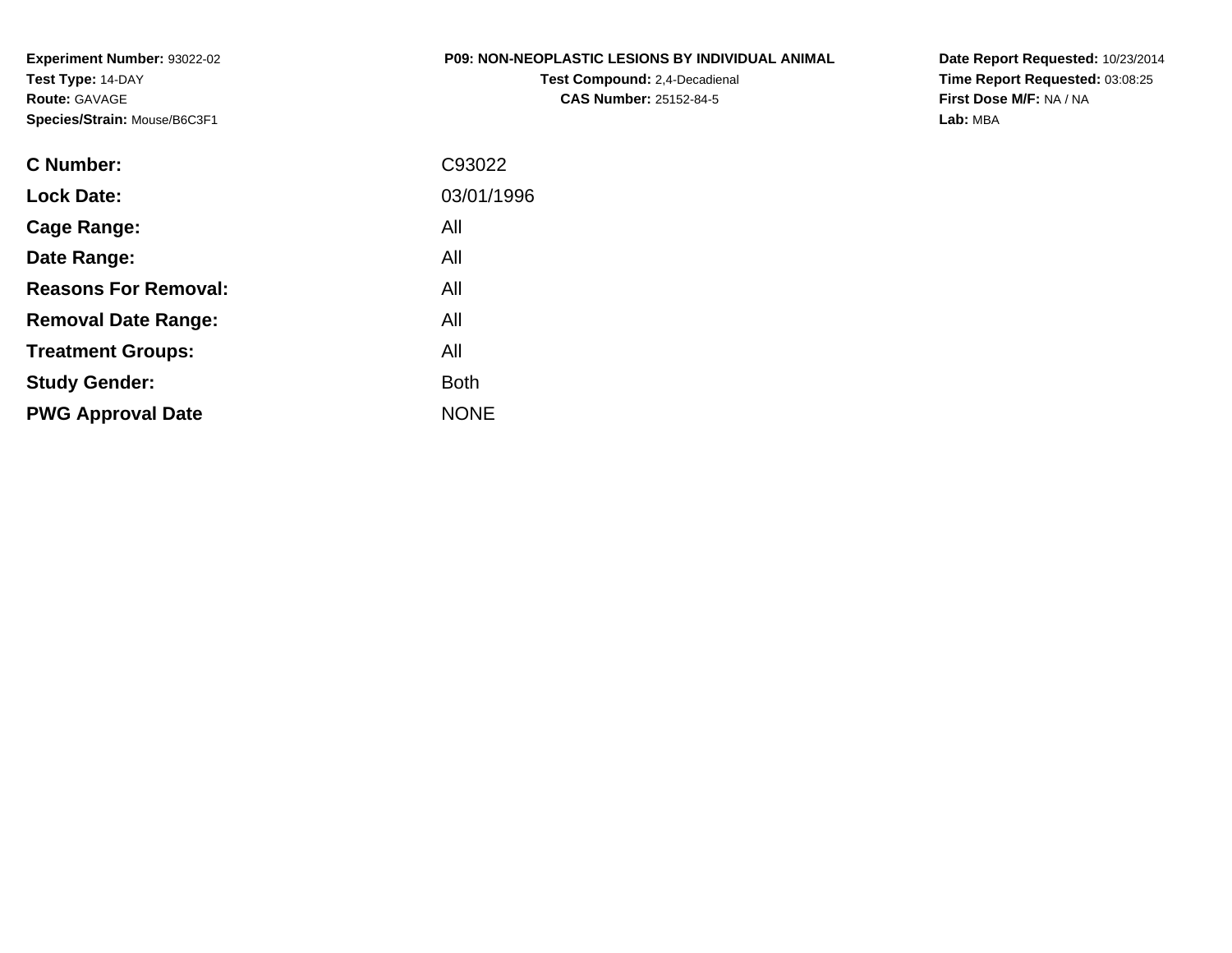**Route:** GAVAGE

**Species/Strain:** Mouse/B6C3F1

### **P09: NON-NEOPLASTIC LESIONS BY INDIVIDUAL ANIMAL**

**Test Compound:** 2,4-Decadienal **CAS Number:** 25152-84-5

**Date Report Requested:** 10/23/2014**Time Report Requested:** 03:08:25**First Dose M/F:** NA / NA**Lab:** MBA

| <b>B6C3F1 Mouse Male</b>                                      | DAY ON TEST      | $\boldsymbol{\theta}$<br>0<br>$\boldsymbol{l}$                      | 0<br>$\boldsymbol{\theta}$<br>$\boldsymbol{l}$                                           | 0<br>0<br>$\boldsymbol{l}$                           | 0<br>0<br>$\boldsymbol{I}$           | 0<br>$\boldsymbol{\theta}$<br>$\boldsymbol{l}$ |                       |
|---------------------------------------------------------------|------------------|---------------------------------------------------------------------|------------------------------------------------------------------------------------------|------------------------------------------------------|--------------------------------------|------------------------------------------------|-----------------------|
| 0.0<br><b>MG/KG</b>                                           | <b>ANIMAL ID</b> | $\overline{7}$<br>$\pmb{0}$<br>$\mathbf 0$<br>$\mathbf 0$<br>0<br>1 | $\boldsymbol{7}$<br>$\mathsf 0$<br>$\pmb{0}$<br>$\mathbf 0$<br>$\,0\,$<br>$\overline{2}$ | $\overline{7}$<br>0<br>0<br>0<br>0<br>$\overline{3}$ | 7<br>$\mathbf 0$<br>0<br>0<br>0<br>4 | 7<br>$\mathsf 0$<br>0<br>0<br>0<br>5           | <i><b>*TOTALS</b></i> |
| <b>Alimentary System</b>                                      |                  |                                                                     |                                                                                          |                                                      |                                      |                                                |                       |
| Liver<br>Stomach, Forestomach<br><b>Cardiovascular System</b> |                  | $\ddot{}$<br>$+$                                                    | $\ddot{}$<br>$+$                                                                         | $\ddot{}$<br>$+$                                     | $\ddot{}$<br>$+$                     | $\ddot{}$<br>$+$                               | 5<br>5                |
| <b>NONE</b><br><b>Endocrine System</b>                        |                  |                                                                     |                                                                                          |                                                      |                                      |                                                |                       |
| <b>NONE</b><br><b>General Body System</b>                     |                  |                                                                     |                                                                                          |                                                      |                                      |                                                |                       |
| <b>NONE</b><br><b>Genital System</b>                          |                  |                                                                     |                                                                                          |                                                      |                                      |                                                |                       |
| <b>NONE</b><br><b>Hematopoietic System</b>                    |                  |                                                                     |                                                                                          |                                                      |                                      |                                                |                       |
| <b>NONE</b><br><b>Integumentary System</b>                    |                  |                                                                     |                                                                                          |                                                      |                                      |                                                |                       |
| <b>NONE</b><br><b>Musculoskeletal System</b>                  |                  |                                                                     |                                                                                          |                                                      |                                      |                                                |                       |
| <b>NONE</b><br><b>Nervous System</b>                          |                  |                                                                     |                                                                                          |                                                      |                                      |                                                |                       |

\* ..Total animals with tissue examined microscopically; Total animals with lesion and mean severity grade

+ ..Tissue examined microscopically examined microscopically examined as:  $M$  ..Missing tissue 1-4 ..Lesion qualified as:

X..Lesion present **A ..Autolysis precludes evaluation** A ..Autolysis precludes evaluation 1) Minimal 3) Moderate I ..Insufficient tissue BLANK ..Not examined microscopically 2) Mild 4) Marked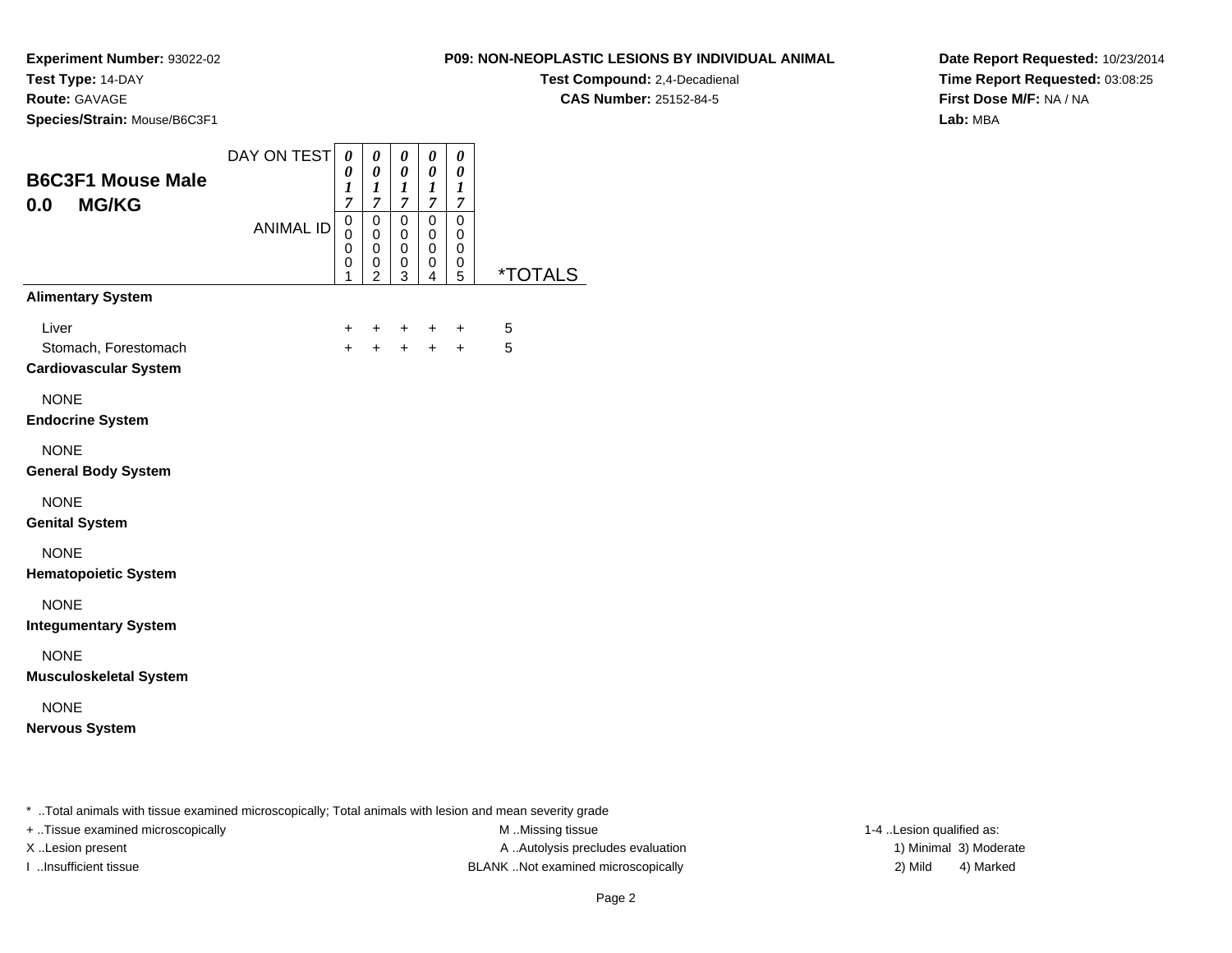### **Route:** GAVAGE

**Species/Strain:** Mouse/B6C3F1

| <b>B6C3F1 Mouse Male</b><br><b>MG/KG</b><br>0.0 | DAY ON TEST      | $\boldsymbol{\Omega}$<br>0<br>7 | 0<br>−                | 0<br>0<br>7           | 0<br>0<br>7           | 0<br>0<br>7           |    |
|-------------------------------------------------|------------------|---------------------------------|-----------------------|-----------------------|-----------------------|-----------------------|----|
|                                                 | <b>ANIMAL ID</b> | 0<br>U                          | 0<br>0<br>0<br>0<br>⌒ | 0<br>0<br>0<br>0<br>ົ | 0<br>0<br>0<br>0<br>4 | 0<br>0<br>0<br>0<br>5 | *' |

NONE

**Respiratory System**

NONE

**Special Senses System**

### NONE

#### **Urinary System**

Kidney $\mathsf y$ <sup>+</sup> <sup>+</sup> <sup>+</sup> + 5

\* ..Total animals with tissue examined microscopically; Total animals with lesion and mean severity grade

+ ..Tissue examined microscopically examined microscopically examined as:  $M$  ..Missing tissue 1-4 ..Lesion qualified as: X..Lesion present **A ..Autolysis precludes evaluation** A ..Autolysis precludes evaluation 1) Minimal 3) Moderate I ..Insufficient tissue BLANK ..Not examined microscopically 2) Mild 4) Marked

Page 3

**P09: NON-NEOPLASTIC LESIONS BY INDIVIDUAL ANIMALTest Compound:** 2,4-Decadienal **CAS Number:** 25152-84-5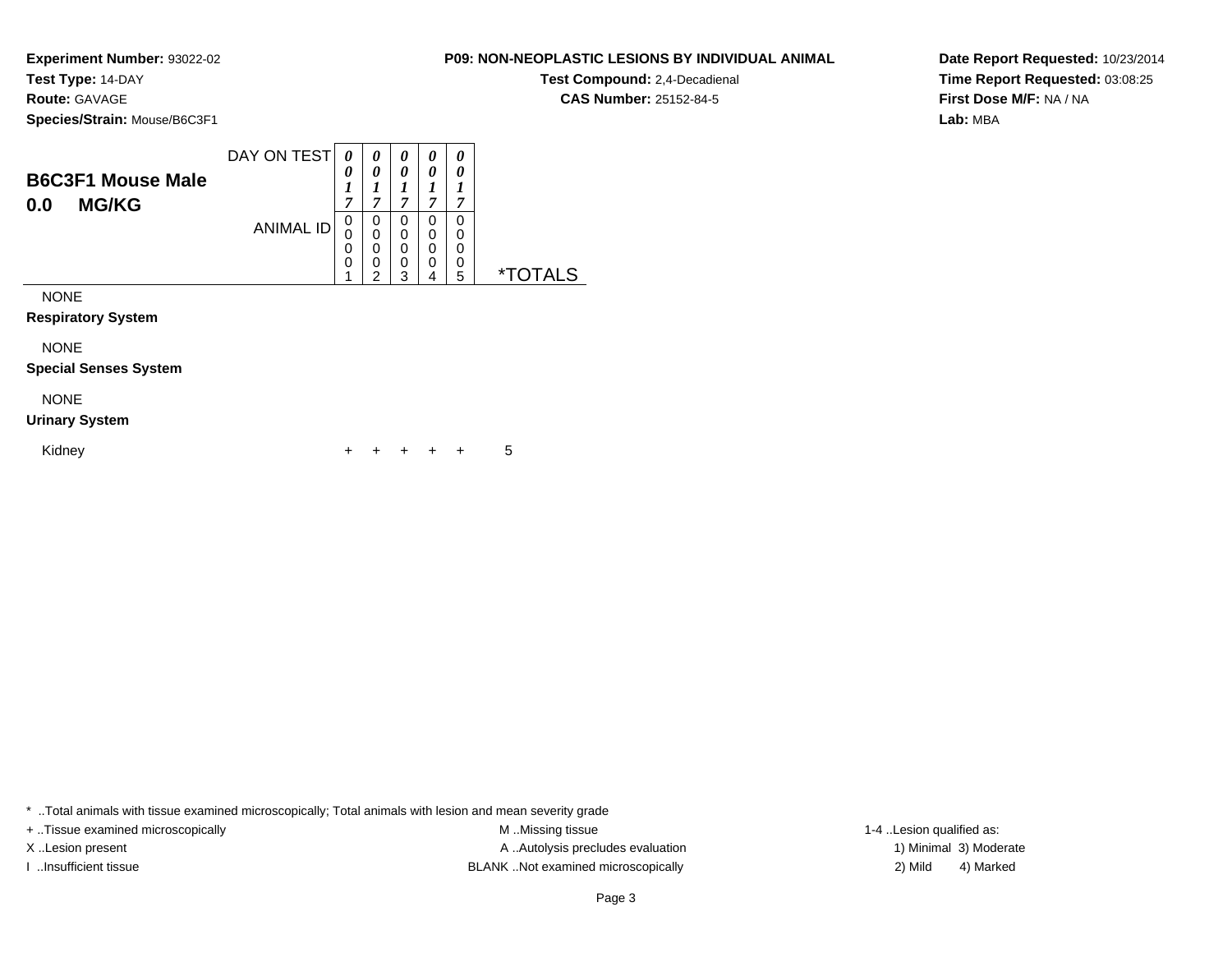| <b>Experiment Number: 93022-02</b><br>Test Type: 14-DAY<br>Route: GAVAGE<br>Species/Strain: Mouse/B6C3F1 |                  | <b>P09: NON-NEOPLASTIC LESIONS BY INDIVIDUAL ANIMAL</b><br>Test Compound: 2,4-Decadienal<br>CAS Number: 25152-84-5 | Date Report Requested: 10/23/2014<br>Time Report Requested: 03:08:25<br>First Dose M/F: NA / NA<br>Lab: MBA |
|----------------------------------------------------------------------------------------------------------|------------------|--------------------------------------------------------------------------------------------------------------------|-------------------------------------------------------------------------------------------------------------|
|                                                                                                          | DAY ON TEST      |                                                                                                                    |                                                                                                             |
| <b>B6C3F1 Mouse Male</b>                                                                                 |                  |                                                                                                                    |                                                                                                             |
| <b>MG/KG</b><br>45.0                                                                                     |                  |                                                                                                                    |                                                                                                             |
|                                                                                                          | <b>ANIMAL ID</b> |                                                                                                                    |                                                                                                             |
|                                                                                                          |                  | *TOTALS                                                                                                            |                                                                                                             |
| <b>Alimentary System</b>                                                                                 |                  |                                                                                                                    |                                                                                                             |
| <b>NONE</b><br><b>Cardiovascular System</b>                                                              |                  |                                                                                                                    |                                                                                                             |
| <b>NONE</b><br><b>Endocrine System</b>                                                                   |                  |                                                                                                                    |                                                                                                             |
| <b>NONE</b><br><b>General Body System</b>                                                                |                  |                                                                                                                    |                                                                                                             |
| <b>NONE</b><br><b>Genital System</b>                                                                     |                  |                                                                                                                    |                                                                                                             |
| <b>NONE</b><br><b>Hematopoietic System</b>                                                               |                  |                                                                                                                    |                                                                                                             |
| <b>NONE</b><br><b>Integumentary System</b>                                                               |                  |                                                                                                                    |                                                                                                             |
| <b>NONE</b><br><b>Musculoskeletal System</b>                                                             |                  |                                                                                                                    |                                                                                                             |
| <b>NONE</b><br><b>Nervous System</b>                                                                     |                  |                                                                                                                    |                                                                                                             |
| <b>NONE</b>                                                                                              |                  |                                                                                                                    |                                                                                                             |
|                                                                                                          |                  |                                                                                                                    |                                                                                                             |
|                                                                                                          |                  | * Total animals with tissue examined microscopically; Total animals with lesion and mean severity grade            |                                                                                                             |
| + Tissue examined microscopically                                                                        |                  | M Missing tissue                                                                                                   | 1-4 Lesion qualified as:                                                                                    |

M ..Missing tissue X ..Lesion present A ...Autolysis precludes evaluation I ..Insufficient tissue 2) Mild 32 Mild

1) Minimal 3) Moderate 4) Marked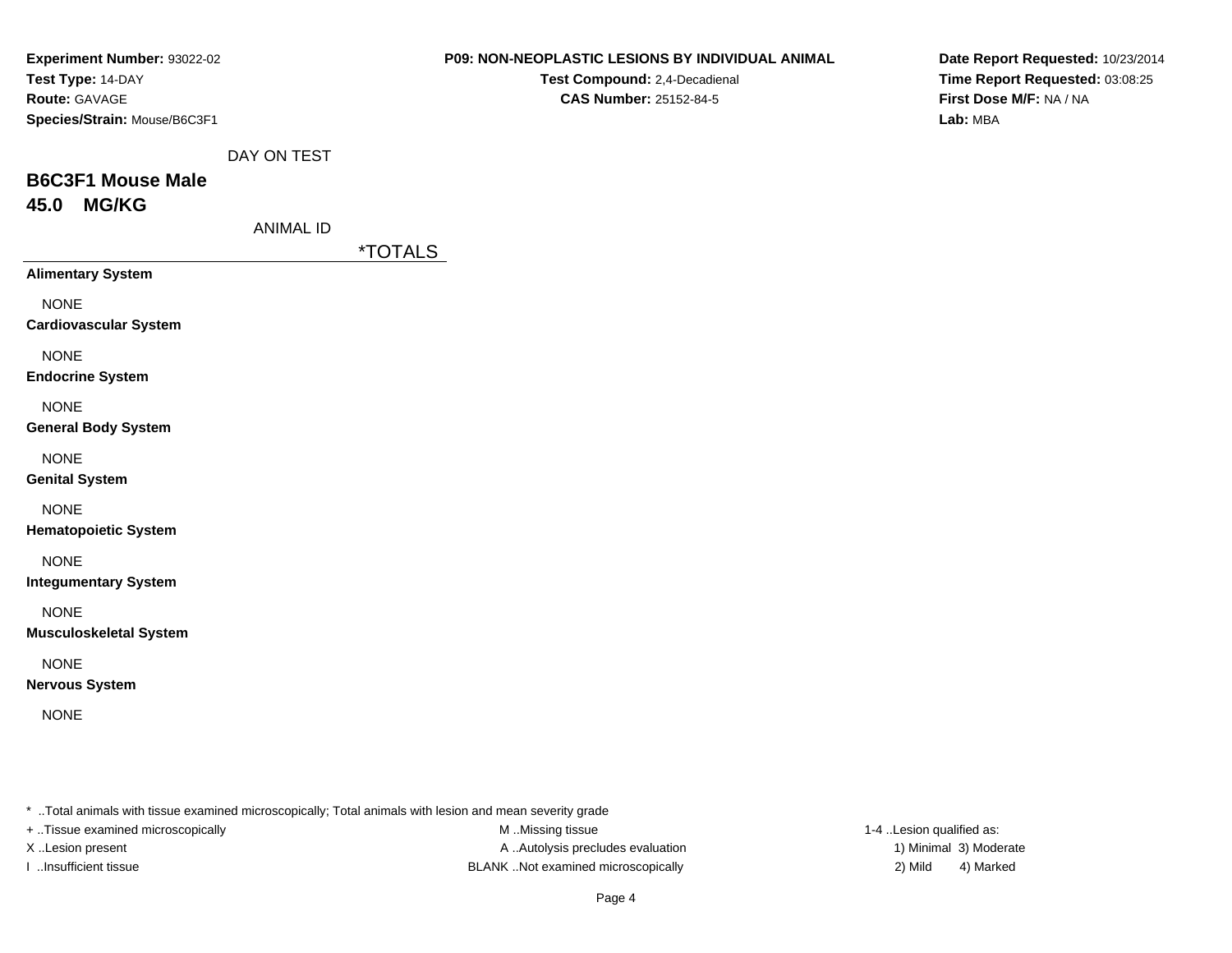| <b>Experiment Number: 93022-02</b> |
|------------------------------------|
| Test Type: 14-DAY                  |
| <b>Route: GAVAGE</b>               |
| Species/Strain: Mouse/B6C3F1       |

**Test Compound:** 2,4-Decadienal **CAS Number:** 25152-84-5

**Date Report Requested:** 10/23/2014**Time Report Requested:** 03:08:25**First Dose M/F:** NA / NA**Lab:** MBA

DAY ON TEST

## **B6C3F1 Mouse Male45.0 MG/KG**

ANIMAL ID

\*TOTALS

**Respiratory System**

NONE

**Special Senses System**

NONE

**Urinary System**

NONE

\* ..Total animals with tissue examined microscopically; Total animals with lesion and mean severity grade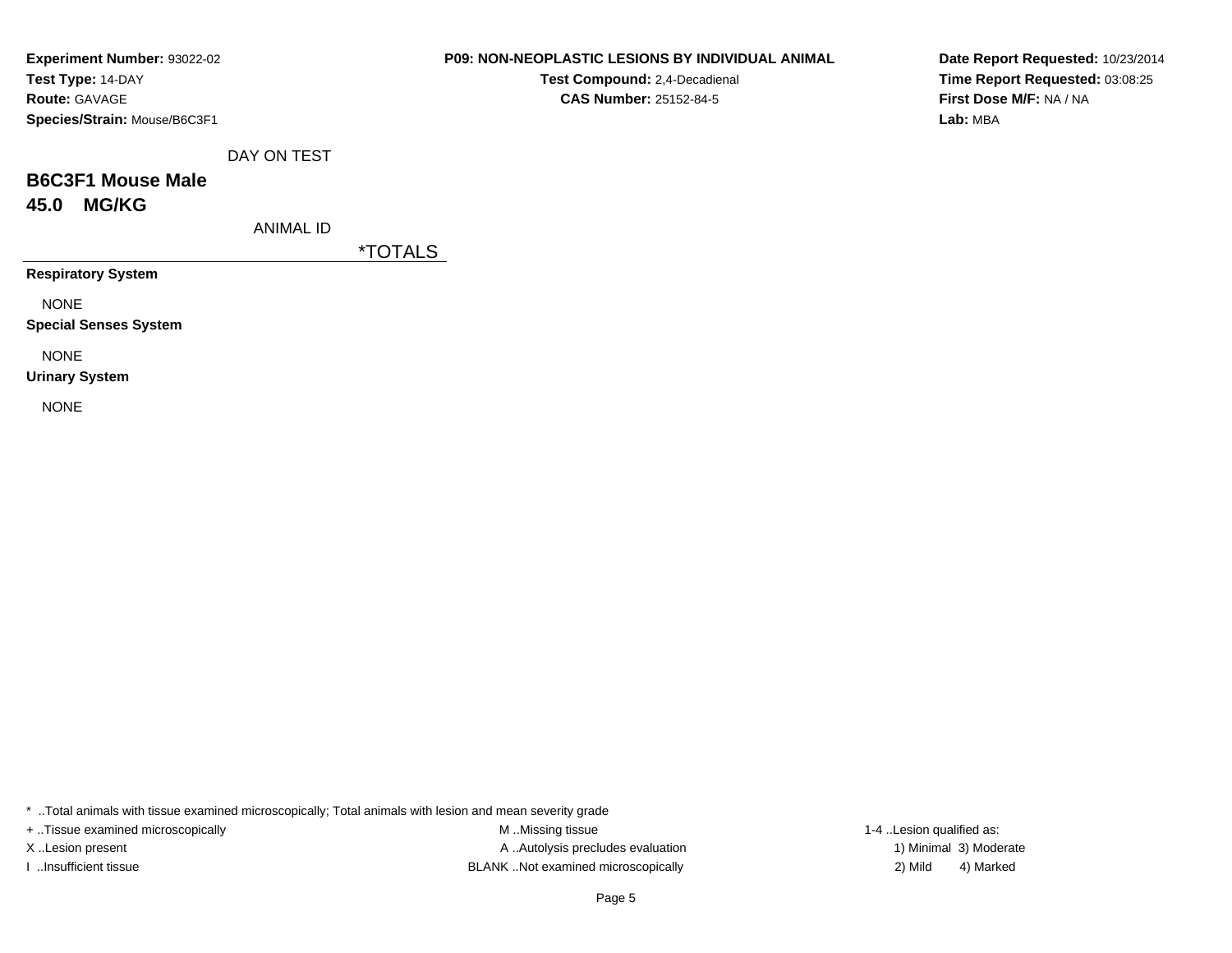| <b>Experiment Number: 93022-02</b><br>Test Type: 14-DAY |                  | <b>P09: NON-NEOPLASTIC LESIONS BY INDIVIDUAL ANIMAL</b><br>Test Compound: 2,4-Decadienal                | Date Report Requested: 10/23/2014<br>Time Report Requested: 03:08:25 |
|---------------------------------------------------------|------------------|---------------------------------------------------------------------------------------------------------|----------------------------------------------------------------------|
| Route: GAVAGE<br>Species/Strain: Mouse/B6C3F1           |                  | CAS Number: 25152-84-5                                                                                  | First Dose M/F: NA / NA<br>Lab: MBA                                  |
|                                                         | DAY ON TEST      |                                                                                                         |                                                                      |
| <b>B6C3F1 Mouse Male</b><br>133.0 MG/KG                 |                  |                                                                                                         |                                                                      |
|                                                         | <b>ANIMAL ID</b> |                                                                                                         |                                                                      |
| <b>Alimentary System</b>                                |                  | <i><b>*TOTALS</b></i>                                                                                   |                                                                      |
| <b>NONE</b><br><b>Cardiovascular System</b>             |                  |                                                                                                         |                                                                      |
| <b>NONE</b><br><b>Endocrine System</b>                  |                  |                                                                                                         |                                                                      |
| <b>NONE</b><br><b>General Body System</b>               |                  |                                                                                                         |                                                                      |
| <b>NONE</b><br><b>Genital System</b>                    |                  |                                                                                                         |                                                                      |
| <b>NONE</b><br><b>Hematopoietic System</b>              |                  |                                                                                                         |                                                                      |
| <b>NONE</b><br><b>Integumentary System</b>              |                  |                                                                                                         |                                                                      |
| <b>NONE</b><br><b>Musculoskeletal System</b>            |                  |                                                                                                         |                                                                      |
| <b>NONE</b><br><b>Nervous System</b>                    |                  |                                                                                                         |                                                                      |
| <b>NONE</b>                                             |                  |                                                                                                         |                                                                      |
|                                                         |                  | * Total animals with tissue examined microscopically; Total animals with lesion and mean severity grade |                                                                      |
| + Tissue examined microscopically                       |                  | M Missing tissue                                                                                        | 1-4 Lesion qualified as:                                             |

M ..Missing tissue X ..Lesion present A ...Autolysis precludes evaluation I ..Insufficient tissue 2) Mild 32 Mild

1) Minimal 3) Moderate 4) Marked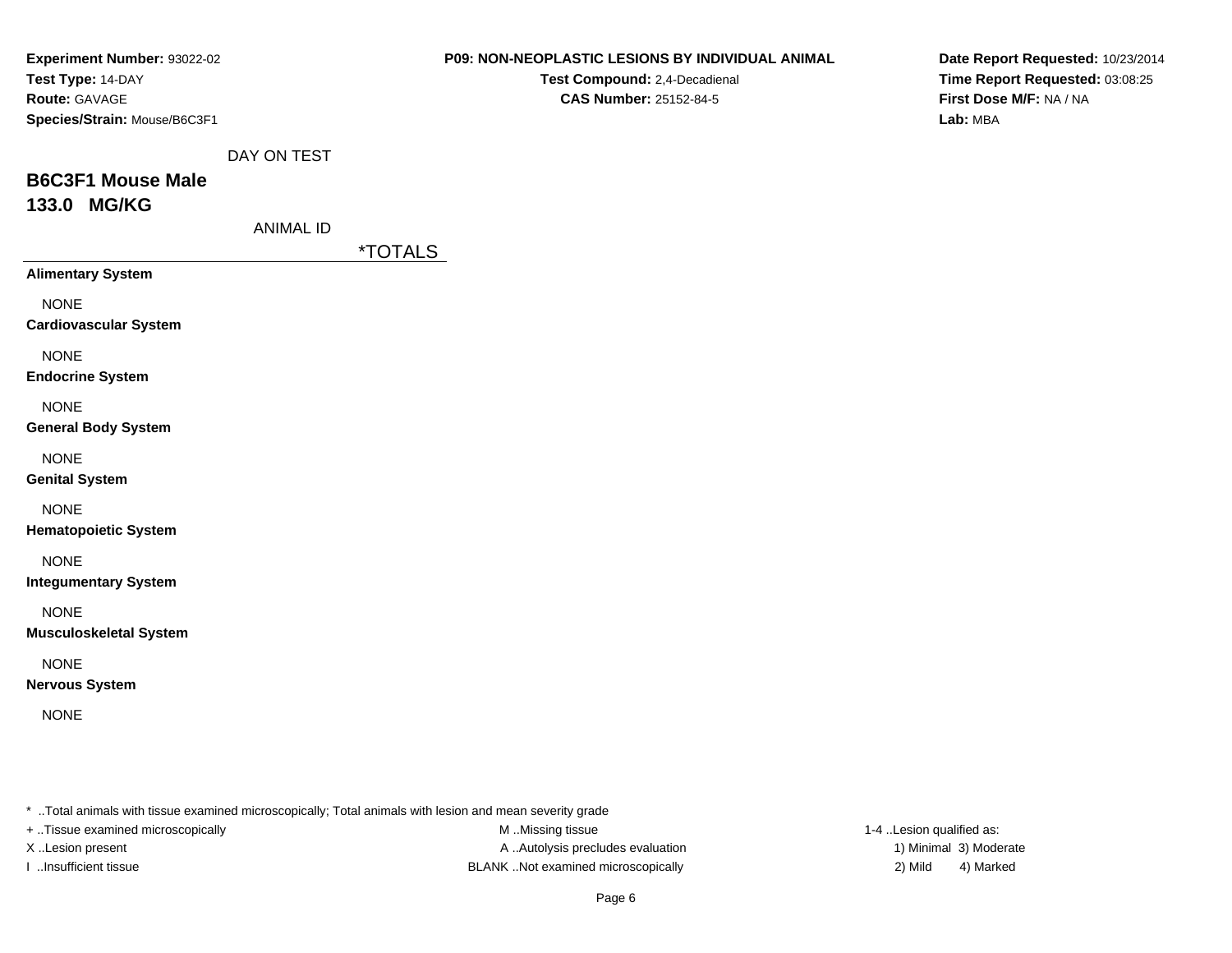| Experiment Number: 93022-02  |
|------------------------------|
| Test Type: 14-DAY            |
| <b>Route: GAVAGE</b>         |
| Species/Strain: Mouse/B6C3F1 |

**Test Compound:** 2,4-Decadienal **CAS Number:** 25152-84-5

**Date Report Requested:** 10/23/2014**Time Report Requested:** 03:08:25**First Dose M/F:** NA / NA**Lab:** MBA

DAY ON TEST

## **B6C3F1 Mouse Male133.0 MG/KG**

ANIMAL ID

\*TOTALS

**Respiratory System**

NONE

**Special Senses System**

NONE

**Urinary System**

NONE

\* ..Total animals with tissue examined microscopically; Total animals with lesion and mean severity grade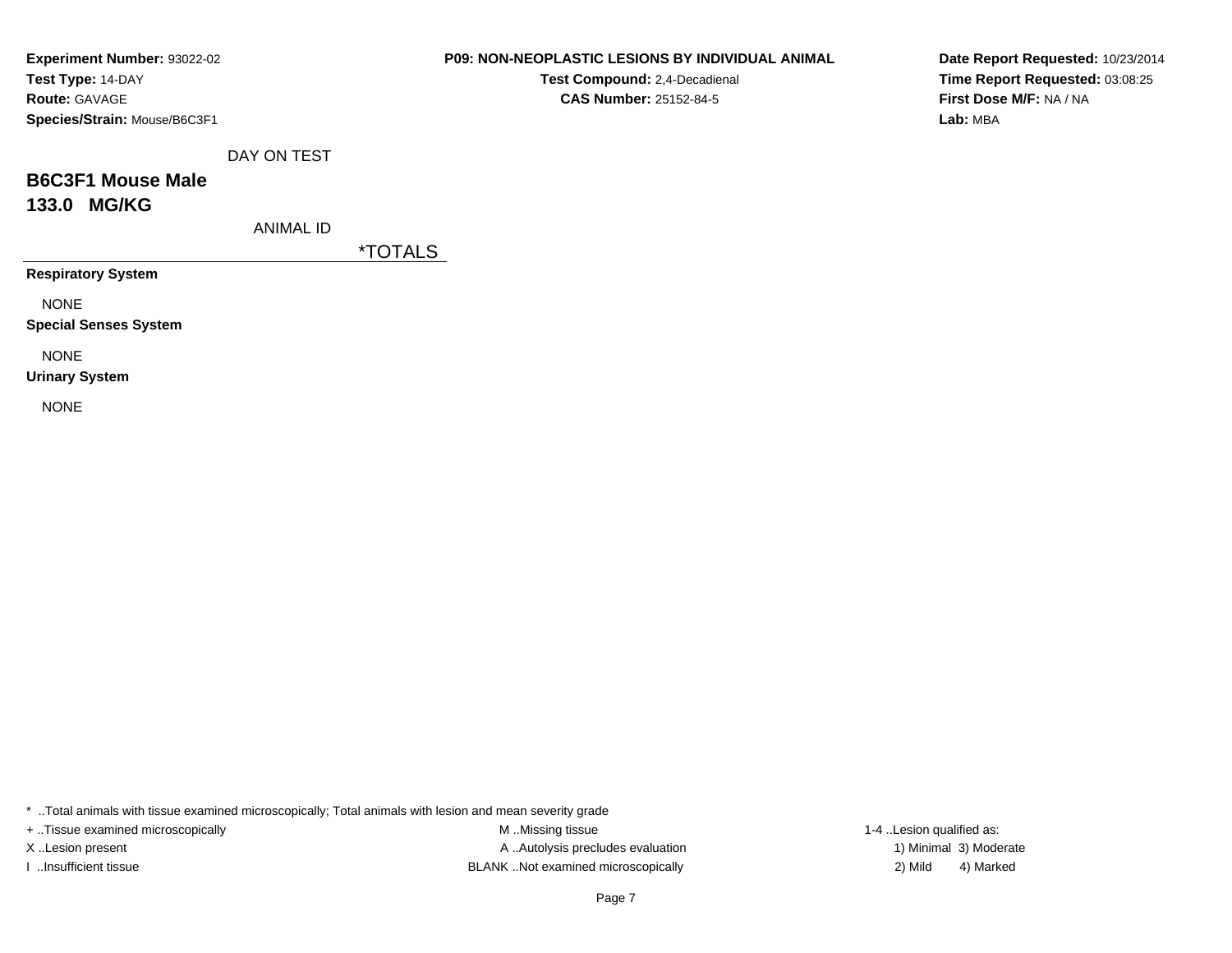**Test Compound:** 2,4-Decadienal **CAS Number:** 25152-84-5

**Experiment Number:** 93022-02**Test Type:** 14-DAY**Route:** GAVAGE

**Species/Strain:** Mouse/B6C3F1

| <b>B6C3F1 Mouse Male</b><br>400.0 MG/KG                                          | DAY ON TEST<br><b>ANIMAL ID</b> | 0<br>0<br>1<br>$\overline{7}$<br>0<br>$\mathbf 0$<br>0<br>1<br>6 | 0<br>0<br>1<br>$\overline{7}$<br>0<br>0<br>0<br>1<br>$\overline{7}$ | 0<br>0<br>1<br>7<br>$\pmb{0}$<br>0<br>0<br>1<br>8 | 0<br>0<br>1<br>7<br>$\mathbf 0$<br>0<br>0<br>1<br>9 | 0<br>0<br>1<br>7<br>0<br>0<br>0<br>$\overline{\mathbf{c}}$<br>0 | <i><b>*TOTALS</b></i> |
|----------------------------------------------------------------------------------|---------------------------------|------------------------------------------------------------------|---------------------------------------------------------------------|---------------------------------------------------|-----------------------------------------------------|-----------------------------------------------------------------|-----------------------|
| <b>Alimentary System</b><br>Stomach, Forestomach<br><b>Cardiovascular System</b> |                                 | +                                                                | +                                                                   | +                                                 | $\div$                                              | $\ddot{}$                                                       | 5                     |
| <b>NONE</b><br><b>Endocrine System</b>                                           |                                 |                                                                  |                                                                     |                                                   |                                                     |                                                                 |                       |
| <b>NONE</b><br><b>General Body System</b>                                        |                                 |                                                                  |                                                                     |                                                   |                                                     |                                                                 |                       |
| <b>NONE</b><br><b>Genital System</b>                                             |                                 |                                                                  |                                                                     |                                                   |                                                     |                                                                 |                       |
| <b>NONE</b><br><b>Hematopoietic System</b>                                       |                                 |                                                                  |                                                                     |                                                   |                                                     |                                                                 |                       |
| <b>NONE</b><br><b>Integumentary System</b>                                       |                                 |                                                                  |                                                                     |                                                   |                                                     |                                                                 |                       |
| <b>NONE</b><br><b>Musculoskeletal System</b>                                     |                                 |                                                                  |                                                                     |                                                   |                                                     |                                                                 |                       |
| <b>NONE</b><br><b>Nervous System</b>                                             |                                 |                                                                  |                                                                     |                                                   |                                                     |                                                                 |                       |
| <b>NONE</b>                                                                      |                                 |                                                                  |                                                                     |                                                   |                                                     |                                                                 |                       |

**Date Report Requested:** 10/23/2014**Time Report Requested:** 03:08:25**First Dose M/F:** NA / NA**Lab:** MBA

\* ..Total animals with tissue examined microscopically; Total animals with lesion and mean severity grade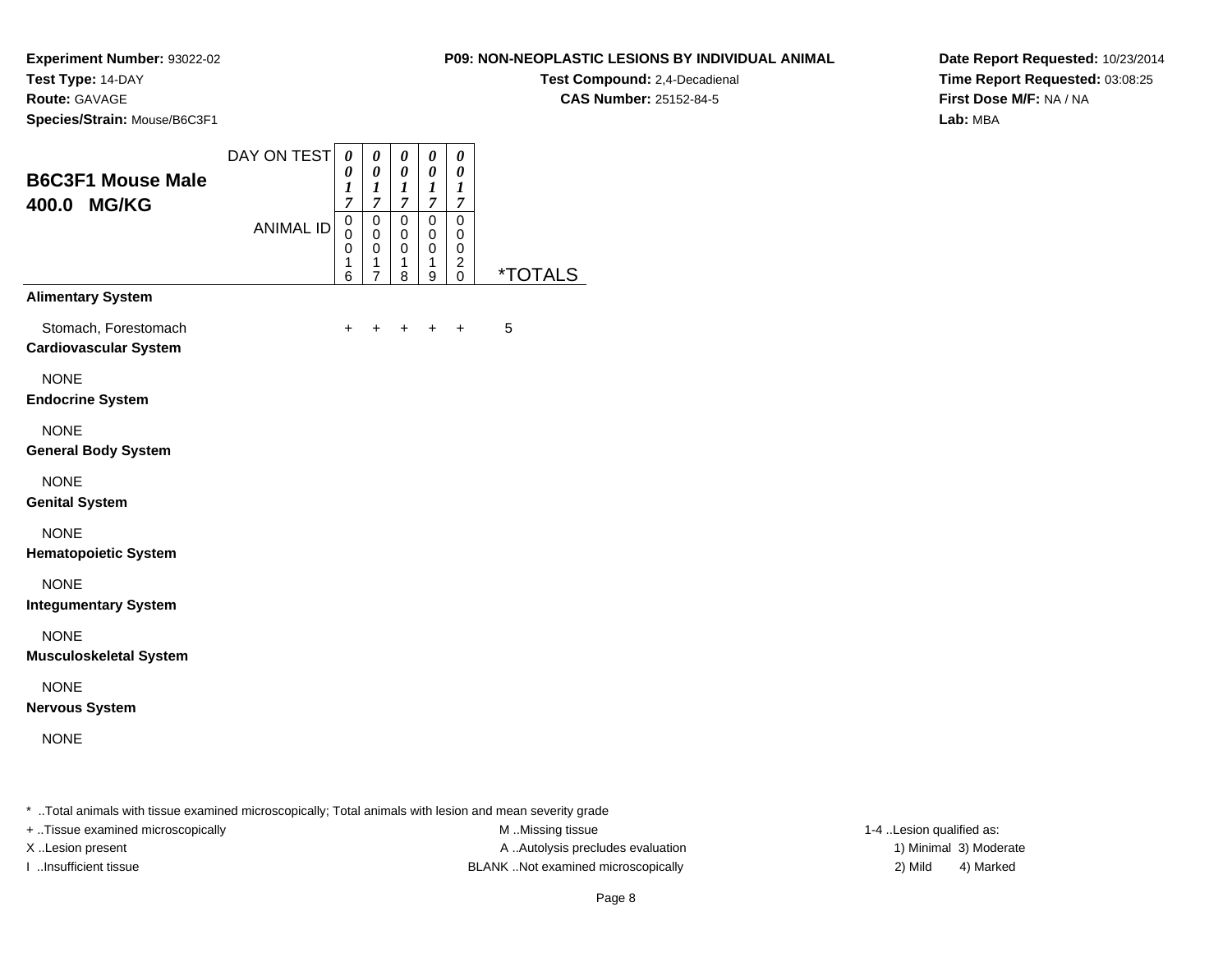### **Route:** GAVAGE

**Species/Strain:** Mouse/B6C3F1

| <b>B6C3F1 Mouse Male</b><br><b>MG/KG</b><br>400.0 | DAY ON TEST      | 0<br>7                | 0<br>~      | 0<br>0<br>−      | $\theta$<br>0<br>~    | 0<br>0<br>~           |           |
|---------------------------------------------------|------------------|-----------------------|-------------|------------------|-----------------------|-----------------------|-----------|
|                                                   | <b>ANIMAL ID</b> | 0<br>0<br>0<br>◢<br>6 | 0<br>0<br>0 | 0<br>0<br>0<br>8 | 0<br>0<br>0<br>◢<br>9 | 0<br>0<br>0<br>2<br>0 | $\star^-$ |

**Respiratory System**

NONE

**Special Senses System**

NONE

#### **Urinary System**

NONE

\* ..Total animals with tissue examined microscopically; Total animals with lesion and mean severity grade

+ ..Tissue examined microscopically examined microscopically examined as:  $M$  ..Missing tissue 1-4 ..Lesion qualified as: X..Lesion present **A ..Autolysis precludes evaluation** A ..Autolysis precludes evaluation 1) Minimal 3) Moderate I ..Insufficient tissue BLANK ..Not examined microscopically 2) Mild 4) Marked

Page 9

**Date Report Requested:** 10/23/2014**Time Report Requested:** 03:08:25**First Dose M/F:** NA / NA**Lab:** MBA

### **P09: NON-NEOPLASTIC LESIONS BY INDIVIDUAL ANIMAL**

**Test Compound:** 2,4-Decadienal **CAS Number:** 25152-84-5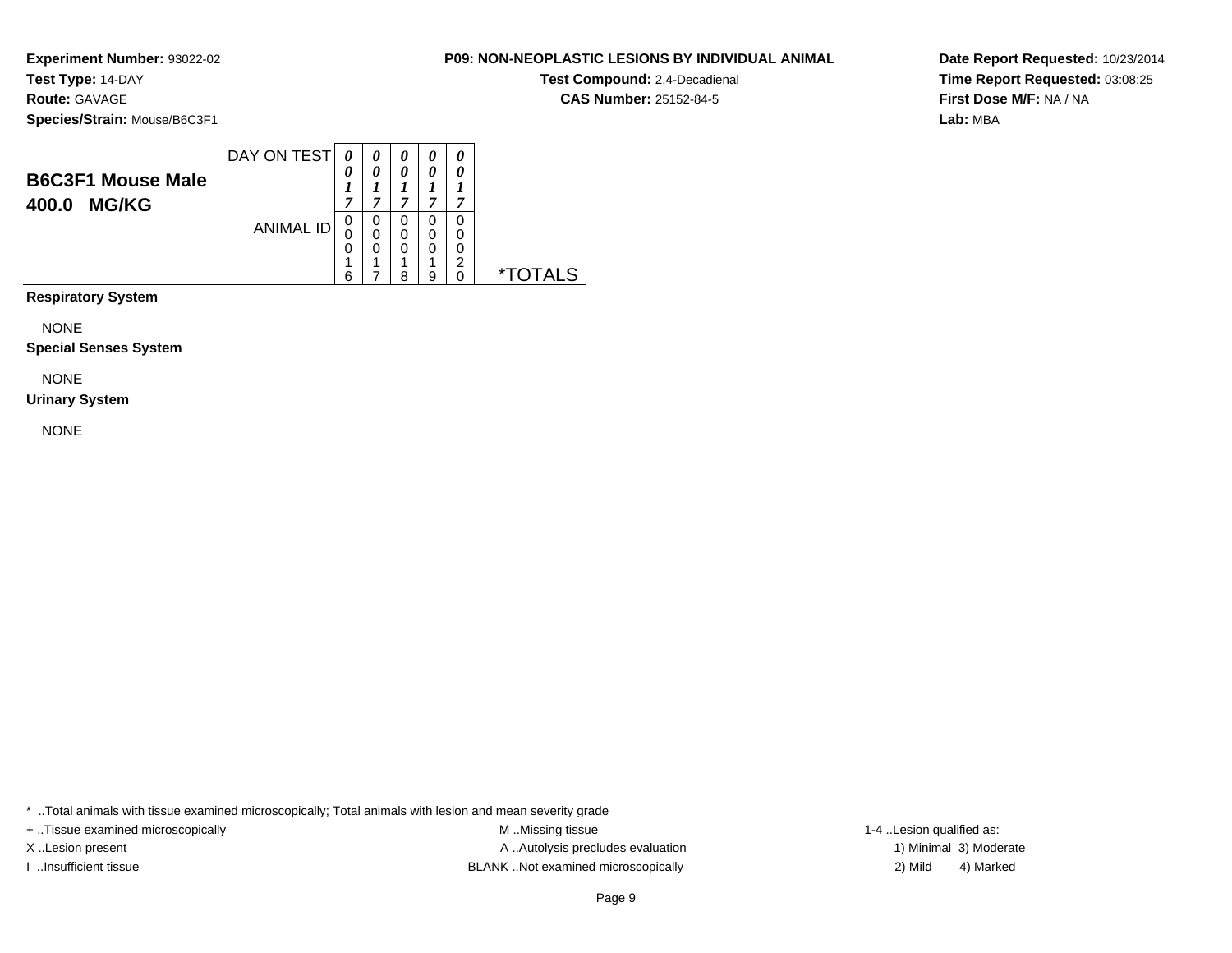**Experiment Number:** 93022-02

**Test Type:** 14-DAY

**Route:** GAVAGE

**Species/Strain:** Mouse/B6C3F1

### **P09: NON-NEOPLASTIC LESIONS BY INDIVIDUAL ANIMAL**

**Test Compound:** 2,4-Decadienal **CAS Number:** 25152-84-5

**Date Report Requested:** 10/23/2014**Time Report Requested:** 03:08:25**First Dose M/F:** NA / NA**Lab:** MBA

| <b>B6C3F1 Mouse Male</b>                                                             | DAY ON TEST      | 0<br>0<br>1                                                   | 0<br>$\boldsymbol{\theta}$<br>$\boldsymbol{l}$           | 0<br>0<br>1                                              | 0<br>0<br>$\boldsymbol{l}$                                                        | 0<br>0<br>1                                           |   |                       |     |
|--------------------------------------------------------------------------------------|------------------|---------------------------------------------------------------|----------------------------------------------------------|----------------------------------------------------------|-----------------------------------------------------------------------------------|-------------------------------------------------------|---|-----------------------|-----|
| 1200.0 MG/KG                                                                         | <b>ANIMAL ID</b> | $\overline{7}$<br>0<br>0<br>0<br>$\overline{\mathbf{c}}$<br>1 | $\overline{7}$<br>0<br>$\mathbf 0$<br>0<br>$\frac{2}{2}$ | $\overline{7}$<br>0<br>$\mathbf 0$<br>0<br>$\frac{2}{3}$ | $\overline{2}$<br>$\mathbf 0$<br>$\mathbf 0$<br>0<br>$\overline{\mathbf{c}}$<br>4 | 7<br>$\mathbf 0$<br>$\mathbf 0$<br>0<br>$\frac{2}{5}$ |   | <i><b>*TOTALS</b></i> |     |
| <b>Alimentary System</b>                                                             |                  |                                                               |                                                          |                                                          |                                                                                   |                                                       |   |                       |     |
| Liver<br>Necrosis, Focal                                                             |                  | +                                                             | ٠                                                        | +                                                        | ٠<br>1                                                                            | $\ddot{}$                                             | 5 | 1                     | 1.0 |
| Stomach, Forestomach<br>Ulcer, Chronic Active, Focal<br><b>Cardiovascular System</b> |                  | +<br>$\mathcal{P}$                                            | +<br>$\overline{4}$                                      | $\ddot{}$<br>$\overline{4}$                              | $+$<br>4                                                                          | $\ddot{}$<br>$\overline{4}$                           | 5 | 5                     | 3.6 |
| <b>NONE</b><br><b>Endocrine System</b>                                               |                  |                                                               |                                                          |                                                          |                                                                                   |                                                       |   |                       |     |
| <b>NONE</b><br><b>General Body System</b>                                            |                  |                                                               |                                                          |                                                          |                                                                                   |                                                       |   |                       |     |
| <b>NONE</b><br><b>Genital System</b>                                                 |                  |                                                               |                                                          |                                                          |                                                                                   |                                                       |   |                       |     |
| <b>NONE</b><br><b>Hematopoietic System</b>                                           |                  |                                                               |                                                          |                                                          |                                                                                   |                                                       |   |                       |     |
| Spleen<br><b>Integumentary System</b>                                                |                  |                                                               | +                                                        |                                                          | A                                                                                 |                                                       | 1 |                       |     |
| <b>NONE</b><br><b>Musculoskeletal System</b>                                         |                  |                                                               |                                                          |                                                          |                                                                                   |                                                       |   |                       |     |

\* ..Total animals with tissue examined microscopically; Total animals with lesion and mean severity grade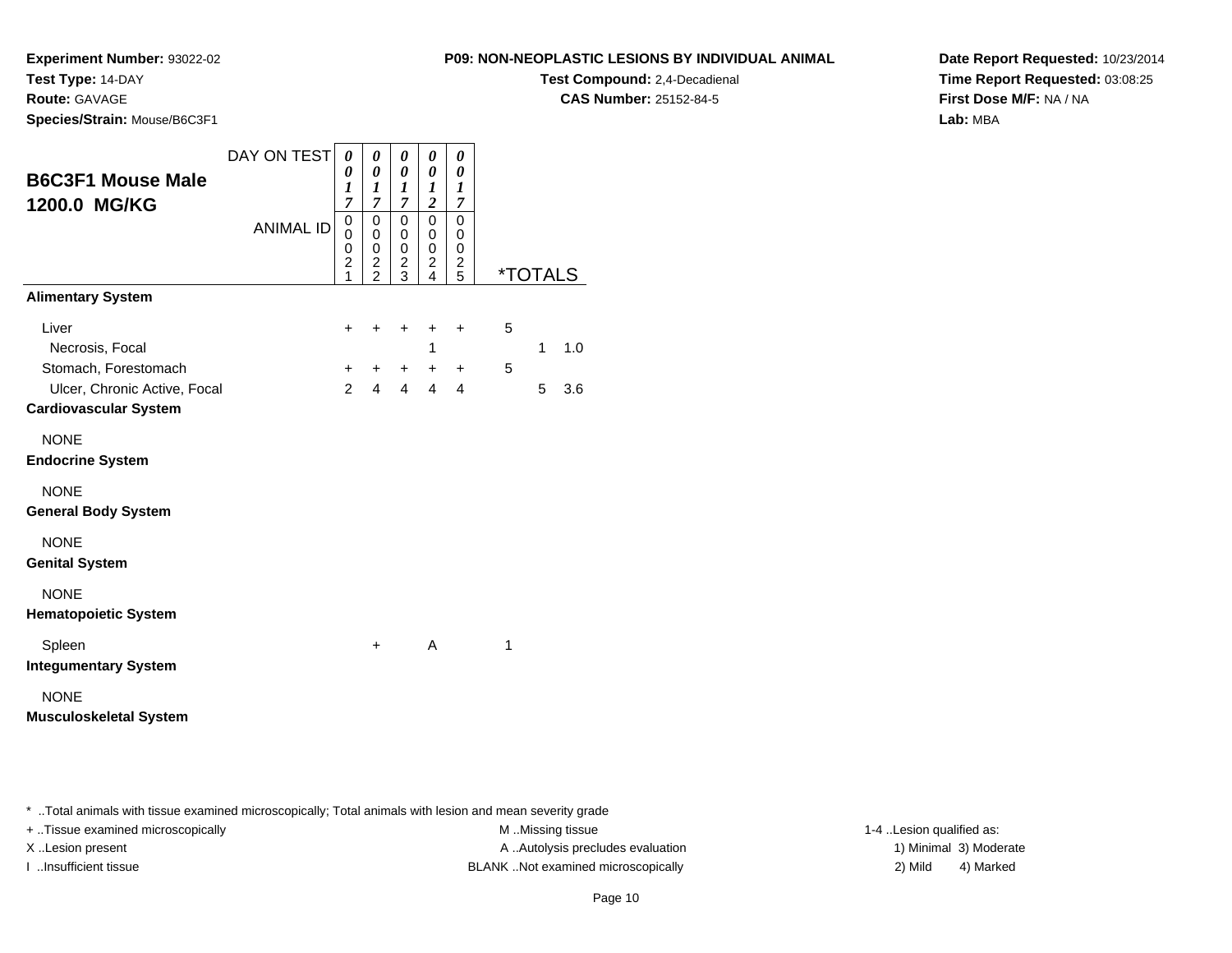**Test Compound:** 2,4-Decadienal **CAS Number:** 25152-84-5

**Date Report Requested:** 10/23/2014**Time Report Requested:** 03:08:25**First Dose M/F:** NA / NA**Lab:** MBA

**Experiment Number:** 93022-02**Test Type:** 14-DAY**Route:** GAVAGE**Species/Strain:** Mouse/B6C3F1

| <b>B6C3F1 Mouse Male</b><br>1200.0 MG/KG | DAY ON TEST      | 0<br>0<br>1<br>7                   | 0<br>0<br>1<br>7                                          | 0<br>0<br>7                        | 0<br>0<br>2                        | 0<br>0<br>1<br>7      |                       |
|------------------------------------------|------------------|------------------------------------|-----------------------------------------------------------|------------------------------------|------------------------------------|-----------------------|-----------------------|
|                                          | <b>ANIMAL ID</b> | 0<br>0<br>0<br>$\overline{2}$<br>1 | 0<br>$\mathbf 0$<br>0<br>$\overline{2}$<br>$\overline{2}$ | 0<br>0<br>0<br>$\overline{2}$<br>3 | 0<br>0<br>0<br>$\overline{c}$<br>4 | 0<br>0<br>0<br>2<br>5 | <i><b>*TOTALS</b></i> |
| <b>NONE</b>                              |                  |                                    |                                                           |                                    |                                    |                       |                       |
| <b>Nervous System</b>                    |                  |                                    |                                                           |                                    |                                    |                       |                       |
| <b>NONE</b>                              |                  |                                    |                                                           |                                    |                                    |                       |                       |
| <b>Respiratory System</b>                |                  |                                    |                                                           |                                    |                                    |                       |                       |
| <b>NONE</b>                              |                  |                                    |                                                           |                                    |                                    |                       |                       |
| <b>Special Senses System</b>             |                  |                                    |                                                           |                                    |                                    |                       |                       |
| <b>NONE</b>                              |                  |                                    |                                                           |                                    |                                    |                       |                       |
|                                          |                  |                                    |                                                           |                                    |                                    |                       |                       |

### **Spe**

### **Urinary System**

| Kidney |  |  |  |  | $+ + + + + + 5$ |  |
|--------|--|--|--|--|-----------------|--|
|--------|--|--|--|--|-----------------|--|

\* ..Total animals with tissue examined microscopically; Total animals with lesion and mean severity grade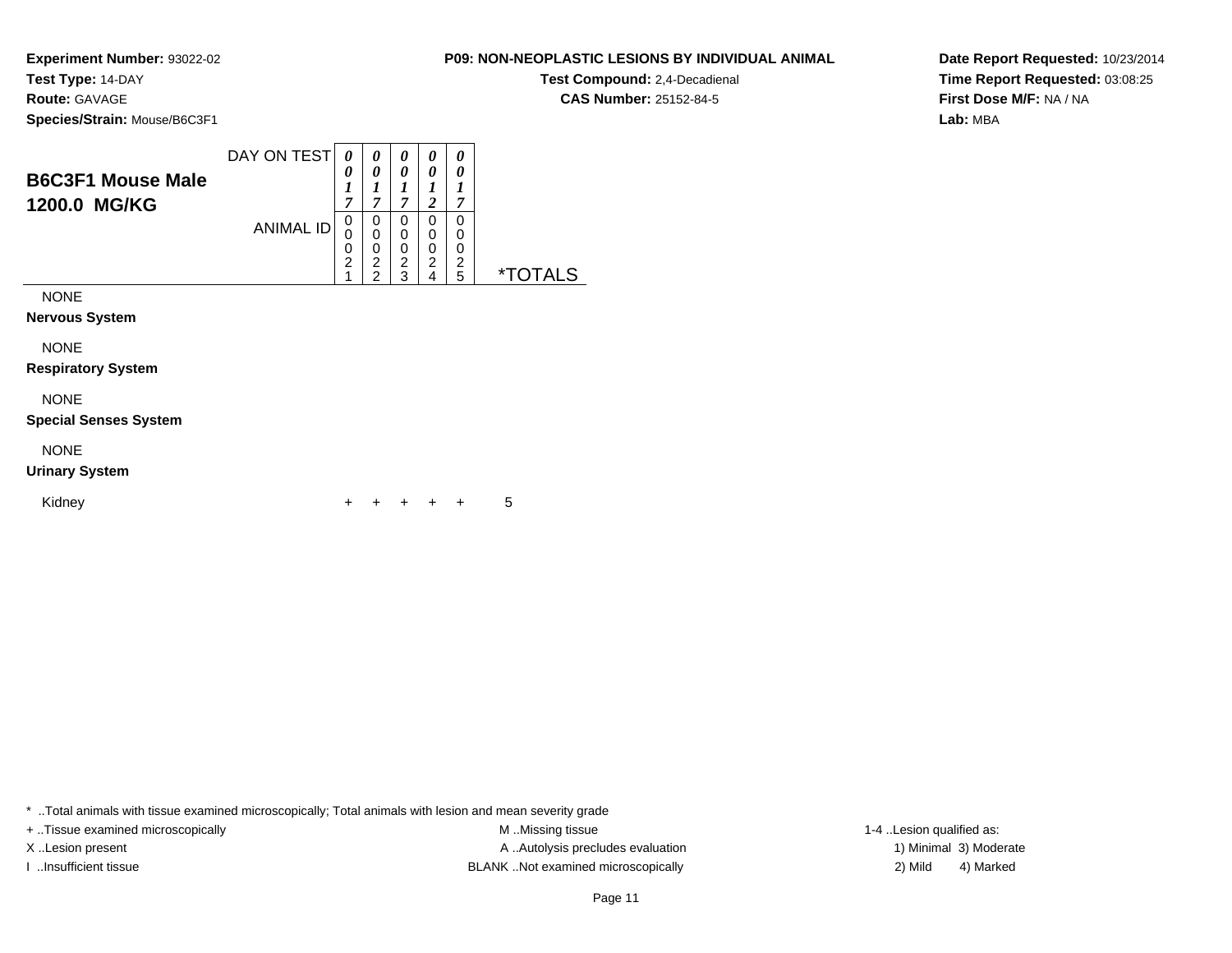**Test Compound:** 2,4-Decadienal **CAS Number:** 25152-84-5

**Experiment Number:** 93022-02

**Test Type:** 14-DAY**Route:** GAVAGE

**Species/Strain:** Mouse/B6C3F1

| <b>B6C3F1 Mouse Male</b><br>3600.0 MG/KG<br><b>Alimentary System</b> | DAY ON TEST<br><b>ANIMAL ID</b> | 0<br>0<br>0<br>$\overline{\mathbf{3}}$<br>0<br>0<br>0<br>$\overline{\mathbf{c}}$<br>$\overline{6}$ | 0<br>0<br>0<br>$\boldsymbol{\mathfrak{z}}$<br>0<br>0<br>0<br>$\frac{2}{7}$ | 0<br>0<br>0<br>$\mathfrak{z}$<br>$\mathbf 0$<br>0<br>$\mathbf 0$<br>$\boldsymbol{2}$<br>8 | 0<br>0<br>0<br>$\overline{7}$<br>0<br>0<br>0<br>$\overline{c}$<br>9 | 0<br>0<br>0<br>$\boldsymbol{4}$<br>$\mathbf 0$<br>0<br>0<br>3<br>0 | <i><b>*TOTALS</b></i> |   |     |
|----------------------------------------------------------------------|---------------------------------|----------------------------------------------------------------------------------------------------|----------------------------------------------------------------------------|-------------------------------------------------------------------------------------------|---------------------------------------------------------------------|--------------------------------------------------------------------|-----------------------|---|-----|
|                                                                      |                                 |                                                                                                    |                                                                            |                                                                                           |                                                                     |                                                                    |                       |   |     |
| Intestine Large, Colon                                               |                                 |                                                                                                    |                                                                            |                                                                                           | +                                                                   |                                                                    | 1                     |   |     |
| Intestine Large, Rectum                                              |                                 |                                                                                                    |                                                                            |                                                                                           | $\ddot{}$                                                           |                                                                    | 1                     |   |     |
| Liver                                                                |                                 | $\ddot{}$                                                                                          | +                                                                          | $\ddot{}$                                                                                 | $\ddot{}$                                                           | $\ddot{}$                                                          | 5                     |   |     |
| Necrosis, Focal                                                      |                                 |                                                                                                    |                                                                            |                                                                                           |                                                                     | 2                                                                  |                       | 1 | 2.0 |
| Pancreas                                                             |                                 |                                                                                                    |                                                                            |                                                                                           | +                                                                   | $\ddot{}$                                                          | $\overline{2}$        |   |     |
| Necrosis, Focal                                                      |                                 |                                                                                                    |                                                                            |                                                                                           | 3                                                                   | 3                                                                  |                       | 2 | 3.0 |
| Stomach, Forestomach                                                 |                                 | +<br>$\overline{4}$                                                                                | +<br>$\overline{\mathbf{A}}$                                               | $\ddot{}$<br>$\overline{4}$                                                               | $+$<br>4                                                            | $\ddot{}$                                                          | 5                     |   |     |
| Ulcer, Acute, Diffuse                                                |                                 |                                                                                                    |                                                                            |                                                                                           |                                                                     | 4                                                                  |                       | 5 | 4.0 |
| <b>Cardiovascular System</b>                                         |                                 |                                                                                                    |                                                                            |                                                                                           |                                                                     |                                                                    |                       |   |     |
| <b>NONE</b>                                                          |                                 |                                                                                                    |                                                                            |                                                                                           |                                                                     |                                                                    |                       |   |     |
| <b>Endocrine System</b>                                              |                                 |                                                                                                    |                                                                            |                                                                                           |                                                                     |                                                                    |                       |   |     |
| <b>Adrenal Cortex</b>                                                |                                 |                                                                                                    |                                                                            |                                                                                           | м                                                                   |                                                                    | 0                     |   |     |
| Adrenal Medulla                                                      |                                 |                                                                                                    |                                                                            |                                                                                           | M                                                                   |                                                                    | $\Omega$              |   |     |
| <b>General Body System</b>                                           |                                 |                                                                                                    |                                                                            |                                                                                           |                                                                     |                                                                    |                       |   |     |
| <b>NONE</b><br><b>Genital System</b>                                 |                                 |                                                                                                    |                                                                            |                                                                                           |                                                                     |                                                                    |                       |   |     |
| <b>NONE</b>                                                          |                                 |                                                                                                    |                                                                            |                                                                                           |                                                                     |                                                                    |                       |   |     |

**Hematopoietic System**

\* ..Total animals with tissue examined microscopically; Total animals with lesion and mean severity grade

+ ..Tissue examined microscopically examined microscopically examined as:  $M$  ..Missing tissue 1-4 ..Lesion qualified as: X..Lesion present **A ..Autolysis precludes evaluation** A ..Autolysis precludes evaluation 1) Minimal 3) Moderate I ..Insufficient tissue BLANK ..Not examined microscopically 2) Mild 4) Marked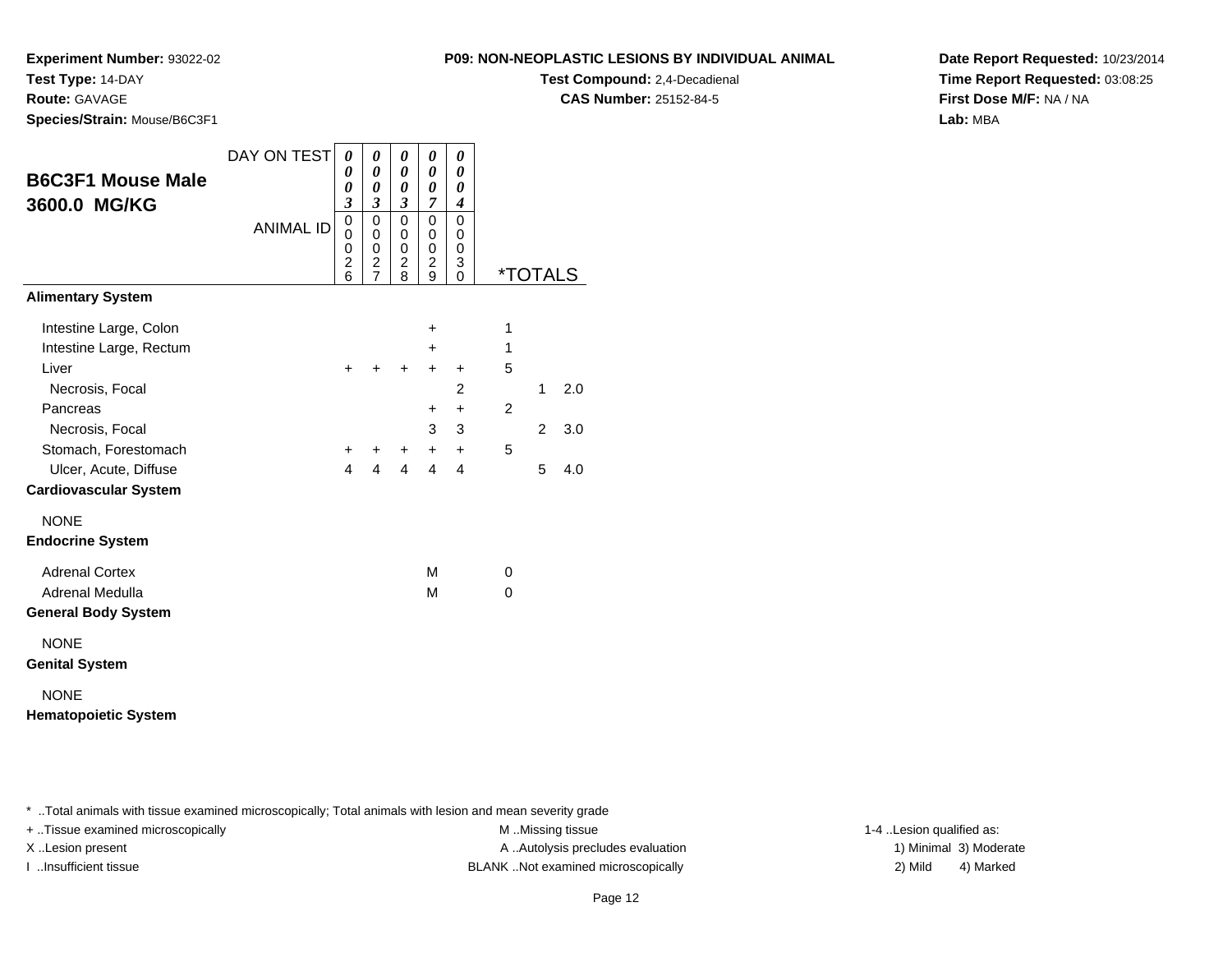**Experiment Number:** 93022-02

**Test Type:** 14-DAY

### **Route:** GAVAGE

**Species/Strain:** Mouse/B6C3F1

| <b>B6C3F1 Mouse Male</b><br>3600.0 MG/KG                                                     | DAY ON TEST<br><b>ANIMAL ID</b> | 0<br>0<br>0<br>3<br>$\mathbf 0$<br>0<br>0<br>$\frac{2}{6}$ | 0<br>$\pmb{\theta}$<br>$\boldsymbol{\theta}$<br>$\mathfrak{z}$<br>$\pmb{0}$<br>$\pmb{0}$<br>$\pmb{0}$<br>$\frac{2}{7}$ | 0<br>$\boldsymbol{\theta}$<br>0<br>$\mathfrak{z}$<br>0<br>0<br>0<br>$\frac{2}{8}$ | 0<br>0<br>$\boldsymbol{\theta}$<br>$\overline{7}$<br>$\mathbf 0$<br>0<br>$\pmb{0}$<br>$\frac{2}{9}$ | 0<br>0<br>$\boldsymbol{\theta}$<br>$\boldsymbol{4}$<br>$\mathbf 0$<br>0<br>0<br>3<br>$\mathbf 0$ | <i><b>*TOTALS</b></i>                                 |
|----------------------------------------------------------------------------------------------|---------------------------------|------------------------------------------------------------|------------------------------------------------------------------------------------------------------------------------|-----------------------------------------------------------------------------------|-----------------------------------------------------------------------------------------------------|--------------------------------------------------------------------------------------------------|-------------------------------------------------------|
| Spleen<br>Hematopoietic Cell Proliferation<br>Necrosis, Focal<br><b>Integumentary System</b> |                                 |                                                            |                                                                                                                        |                                                                                   | +<br>$\overline{c}$<br>3                                                                            | $+$<br>3                                                                                         | 2<br>2.0<br>1<br>$\overline{2}$<br>3.0                |
| <b>NONE</b><br><b>Musculoskeletal System</b>                                                 |                                 |                                                            |                                                                                                                        |                                                                                   |                                                                                                     |                                                                                                  |                                                       |
| <b>NONE</b><br><b>Nervous System</b>                                                         |                                 |                                                            |                                                                                                                        |                                                                                   |                                                                                                     |                                                                                                  |                                                       |
| <b>NONE</b><br><b>Respiratory System</b>                                                     |                                 |                                                            |                                                                                                                        |                                                                                   |                                                                                                     |                                                                                                  |                                                       |
| <b>NONE</b><br><b>Special Senses System</b>                                                  |                                 |                                                            |                                                                                                                        |                                                                                   |                                                                                                     |                                                                                                  |                                                       |
| <b>NONE</b><br><b>Urinary System</b>                                                         |                                 |                                                            |                                                                                                                        |                                                                                   |                                                                                                     |                                                                                                  |                                                       |
| Kidney<br>Inflammation, Acute                                                                |                                 | $+$                                                        | A                                                                                                                      | $+$ $+$                                                                           |                                                                                                     | +<br>4                                                                                           | $\overline{4}$<br>1<br>4.0<br>*** END OF MALE DATA*** |

\* ..Total animals with tissue examined microscopically; Total animals with lesion and mean severity grade

+ ..Tissue examined microscopically examined microscopically examined as:  $M$  ..Missing tissue 1-4 ..Lesion qualified as: X..Lesion present **A ..Autolysis precludes evaluation** A ..Autolysis precludes evaluation 1) Minimal 3) Moderate I ..Insufficient tissue BLANK ..Not examined microscopically 2) Mild 4) Marked

Page 13

**Date Report Requested:** 10/23/2014**Time Report Requested:** 03:08:25**First Dose M/F:** NA / NA**Lab:** MBA

### **P09: NON-NEOPLASTIC LESIONS BY INDIVIDUAL ANIMAL**

**Test Compound:** 2,4-Decadienal

**CAS Number:** 25152-84-5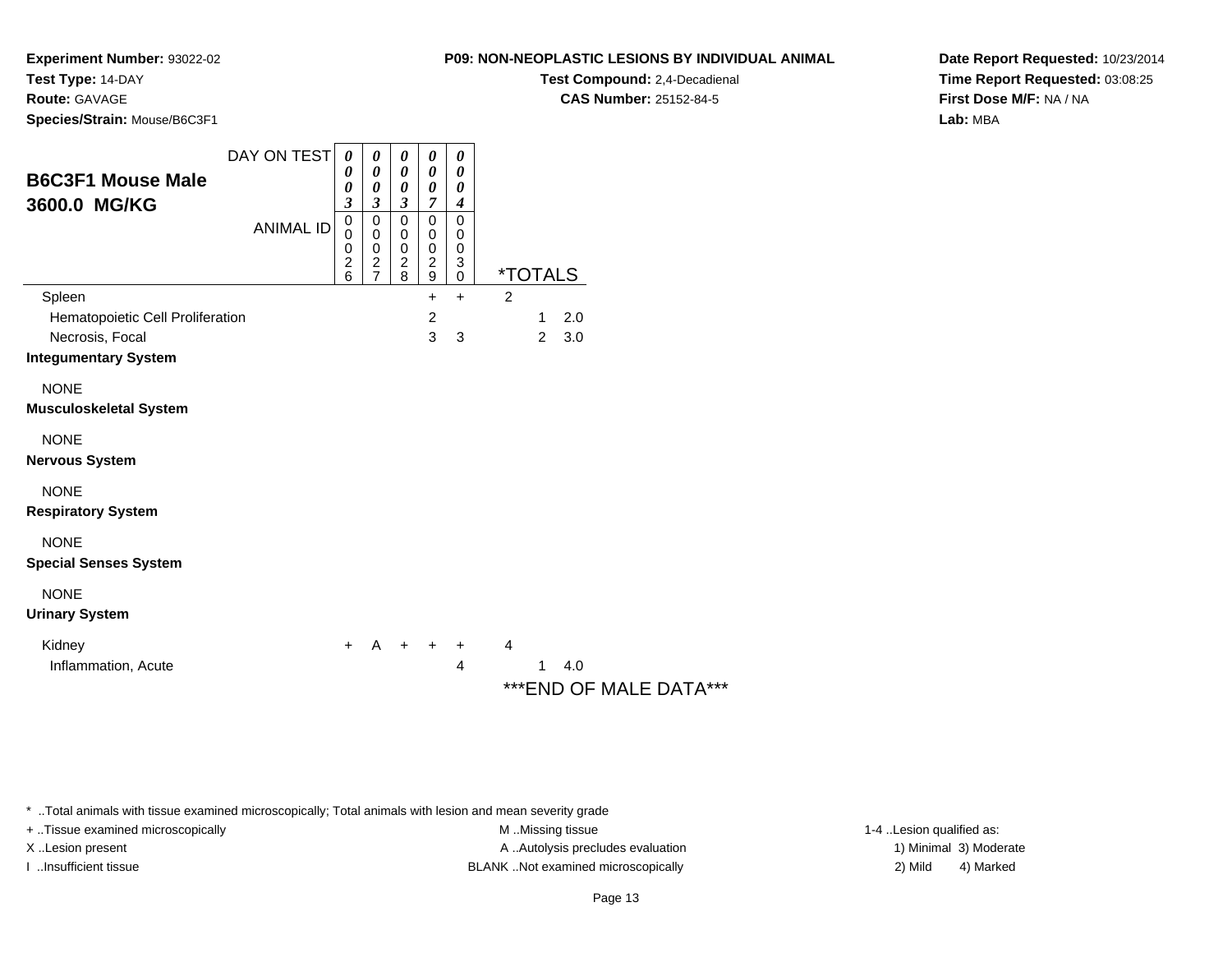**Route:** GAVAGE

**Species/Strain:** Mouse/B6C3F1

### **P09: NON-NEOPLASTIC LESIONS BY INDIVIDUAL ANIMAL**

**Test Compound:** 2,4-Decadienal **CAS Number:** 25152-84-5

**Date Report Requested:** 10/23/2014**Time Report Requested:** 03:08:25**First Dose M/F:** NA / NA**Lab:** MBA

| <b>B6C3F1 Mouse Female</b><br><b>MG/KG</b><br>0.0             | DAY ON TEST      | $\pmb{\theta}$<br>0<br>1<br>$\overline{7}$          | 0<br>0<br>1<br>$\overline{7}$                            | 0<br>0<br>1<br>$\overline{7}$          | 0<br>0<br>$\boldsymbol{l}$<br>7 | 0<br>0<br>1<br>7                       |                       |
|---------------------------------------------------------------|------------------|-----------------------------------------------------|----------------------------------------------------------|----------------------------------------|---------------------------------|----------------------------------------|-----------------------|
|                                                               | <b>ANIMAL ID</b> | $\mathsf 0$<br>$\mathbf 0$<br>$\mathbf 0$<br>3<br>1 | $\mathbf 0$<br>$\pmb{0}$<br>$\mathsf 0$<br>$\frac{3}{2}$ | $\mathbf 0$<br>0<br>0<br>$\frac{3}{3}$ | 0<br>0<br>$\pmb{0}$<br>3<br>4   | $\mathbf 0$<br>0<br>0<br>$\frac{3}{5}$ | <i><b>*TOTALS</b></i> |
| <b>Alimentary System</b>                                      |                  |                                                     |                                                          |                                        |                                 |                                        |                       |
| Liver<br>Stomach, Forestomach<br><b>Cardiovascular System</b> |                  | +<br>$+$                                            | +<br>$+$                                                 | +<br>$+$                               | $\ddot{}$<br>$+$                | +<br>$+$                               | 5<br>5                |
| <b>NONE</b><br><b>Endocrine System</b>                        |                  |                                                     |                                                          |                                        |                                 |                                        |                       |
| <b>NONE</b><br><b>General Body System</b>                     |                  |                                                     |                                                          |                                        |                                 |                                        |                       |
| <b>NONE</b><br><b>Genital System</b>                          |                  |                                                     |                                                          |                                        |                                 |                                        |                       |
| <b>NONE</b><br><b>Hematopoietic System</b>                    |                  |                                                     |                                                          |                                        |                                 |                                        |                       |
| <b>NONE</b><br><b>Integumentary System</b>                    |                  |                                                     |                                                          |                                        |                                 |                                        |                       |
| <b>NONE</b><br><b>Musculoskeletal System</b>                  |                  |                                                     |                                                          |                                        |                                 |                                        |                       |
| <b>NONE</b><br><b>Nervous System</b>                          |                  |                                                     |                                                          |                                        |                                 |                                        |                       |

..Total animals with tissue examined microscopically; Total animals with lesion and mean severity grade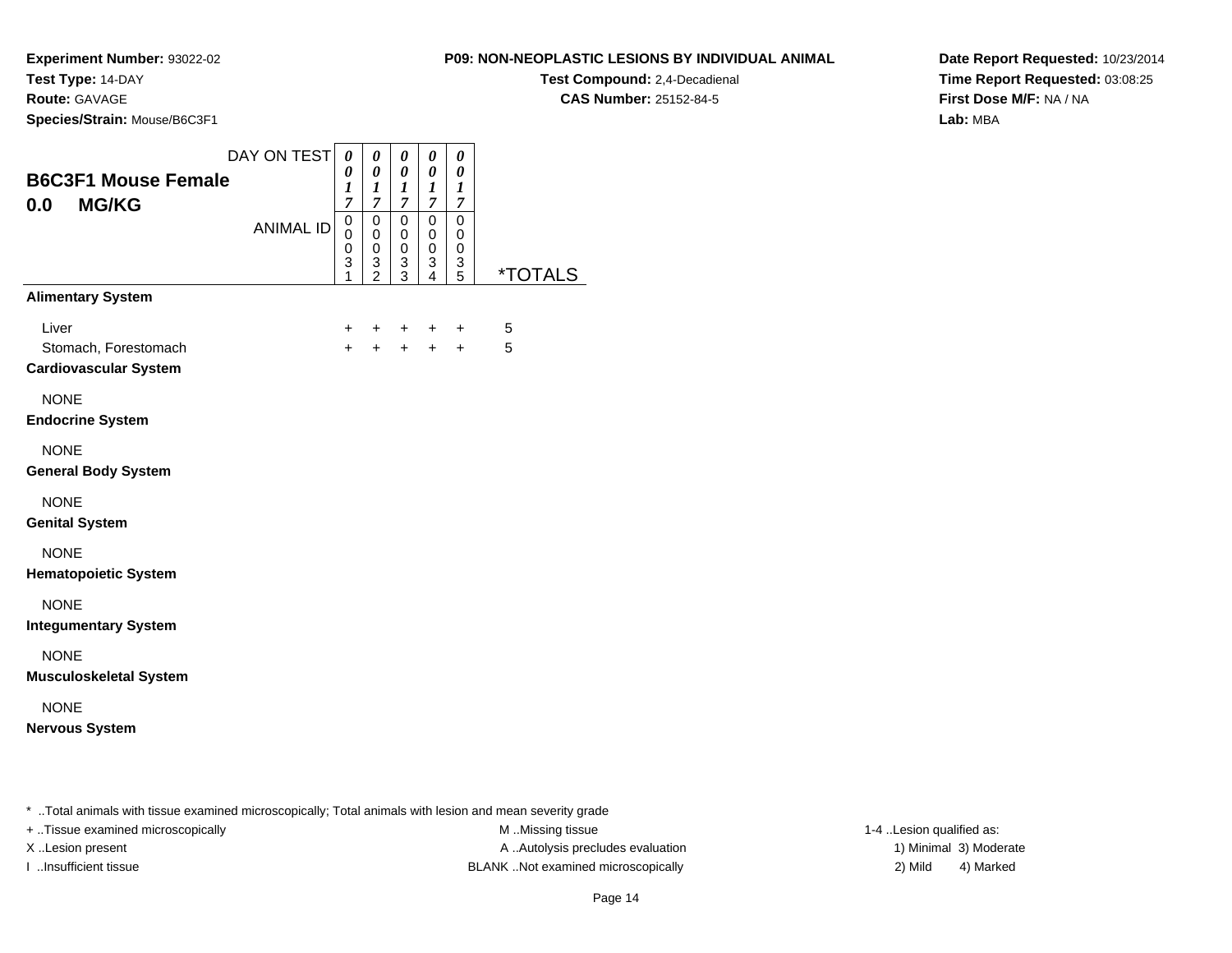#### **Route:** GAVAGE

**Species/Strain:** Mouse/B6C3F1

|                                                   | DAY ON TEST      | $\boldsymbol{\theta}$ |             | 0           | 0           | 0           |    |
|---------------------------------------------------|------------------|-----------------------|-------------|-------------|-------------|-------------|----|
| <b>B6C3F1 Mouse Female</b><br><b>MG/KG</b><br>0.0 |                  | 0<br>7                | 0<br>~      | 0<br>7      | 0<br>⇁      | 0<br>7      |    |
|                                                   | <b>ANIMAL ID</b> | U                     | 0<br>0<br>0 | 0<br>0<br>0 | 0<br>0<br>0 | 0<br>0<br>0 |    |
|                                                   |                  | 3                     | 3<br>⌒      | 3<br>っ      | 3<br>л      | 3<br>5      | *. |

NONE

**Respiratory System**

NONE

**Special Senses System**

### NONE

#### **Urinary System**

Kidney $\mathsf y$ <sup>+</sup> <sup>+</sup> <sup>+</sup> + 5

\* ..Total animals with tissue examined microscopically; Total animals with lesion and mean severity grade

+ ..Tissue examined microscopically examined microscopically examined as:  $M$  ..Missing tissue 1-4 ..Lesion qualified as: X..Lesion present **A ..Autolysis precludes evaluation** A ..Autolysis precludes evaluation 1) Minimal 3) Moderate I ..Insufficient tissue BLANK ..Not examined microscopically 2) Mild 4) Marked

### **P09: NON-NEOPLASTIC LESIONS BY INDIVIDUAL ANIMALTest Compound:** 2,4-Decadienal

**CAS Number:** 25152-84-5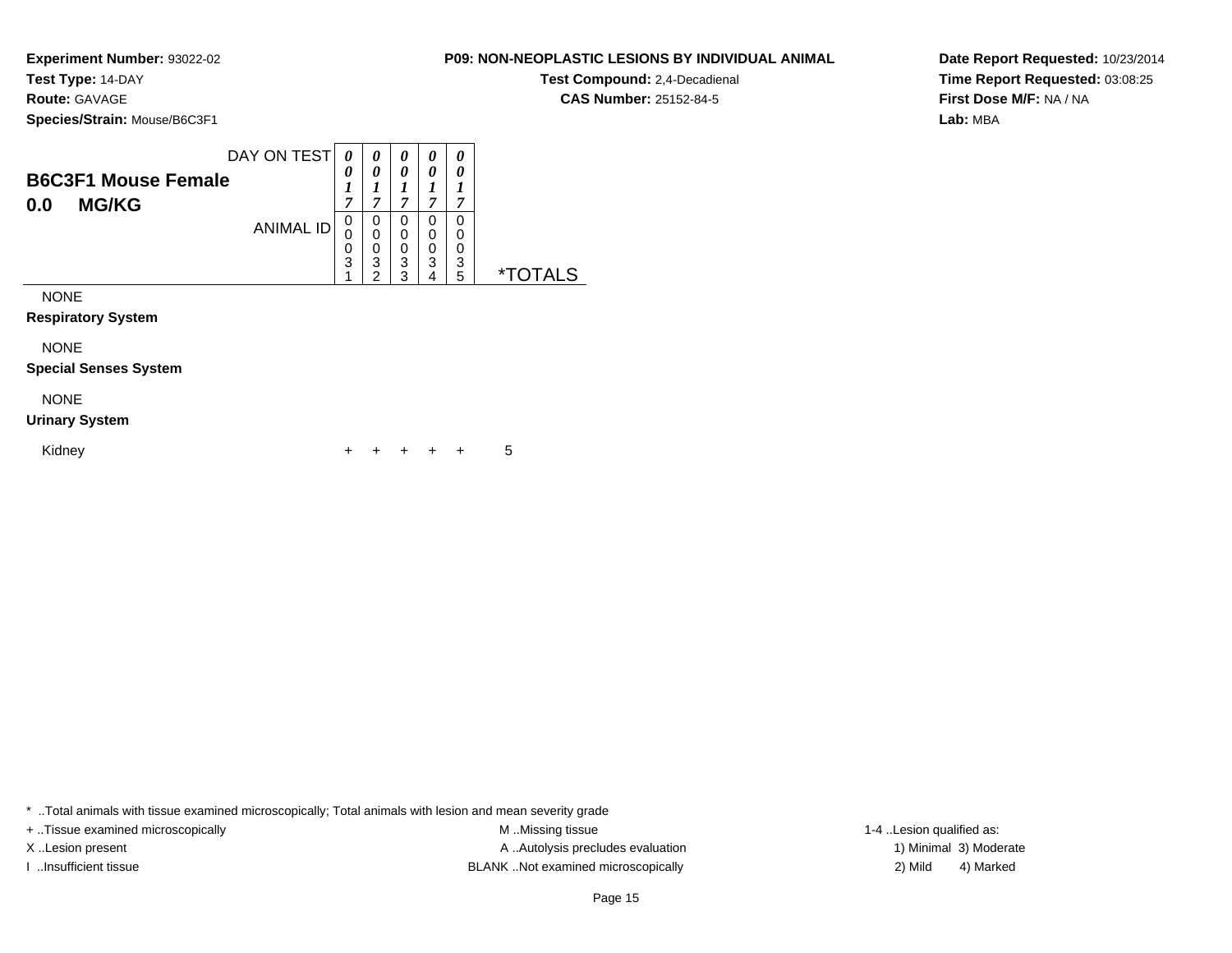| Experiment Number: 93022-02  |
|------------------------------|
| Test Type: 14-DAY            |
| <b>Route: GAVAGE</b>         |
| Species/Strain: Mouse/B6C3F1 |

**Test Compound:** 2,4-Decadienal **CAS Number:** 25152-84-5

**Date Report Requested:** 10/23/2014**Time Report Requested:** 03:08:25**First Dose M/F:** NA / NA**Lab:** MBA

DAY ON TEST

# **B6C3F1 Mouse Female45.0 KG/KG**

ANIMAL ID

\*TOTALS

**Alimentary System**

NONE

**Cardiovascular System**

NONE

**Endocrine System**

NONE

**General Body System**

NONE

**Genital System**

NONE

**Hematopoietic System**

NONE

**Integumentary System**

NONE

**Musculoskeletal System**

NONE

**Nervous System**

NONE

\* ..Total animals with tissue examined microscopically; Total animals with lesion and mean severity grade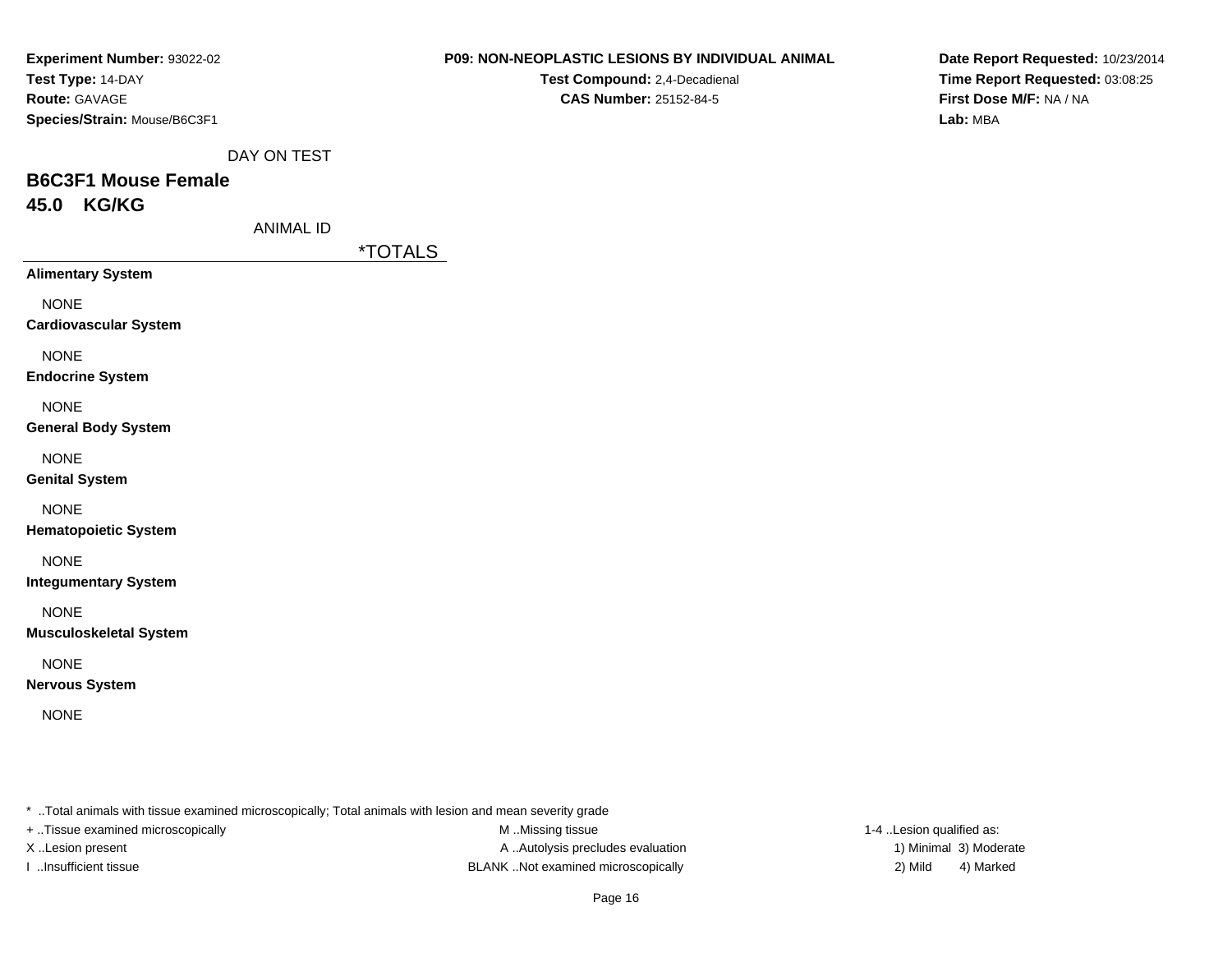| Experiment Number: 93022-02  |
|------------------------------|
| Test Type: 14-DAY            |
| <b>Route: GAVAGE</b>         |
| Species/Strain: Mouse/B6C3F1 |

**Test Compound:** 2,4-Decadienal **CAS Number:** 25152-84-5

**Date Report Requested:** 10/23/2014**Time Report Requested:** 03:08:25**First Dose M/F:** NA / NA**Lab:** MBA

DAY ON TEST

# **B6C3F1 Mouse Female45.0 KG/KG**

ANIMAL ID

\*TOTALS

**Respiratory System**

NONE

**Special Senses System**

NONE

**Urinary System**

NONE

\* ..Total animals with tissue examined microscopically; Total animals with lesion and mean severity grade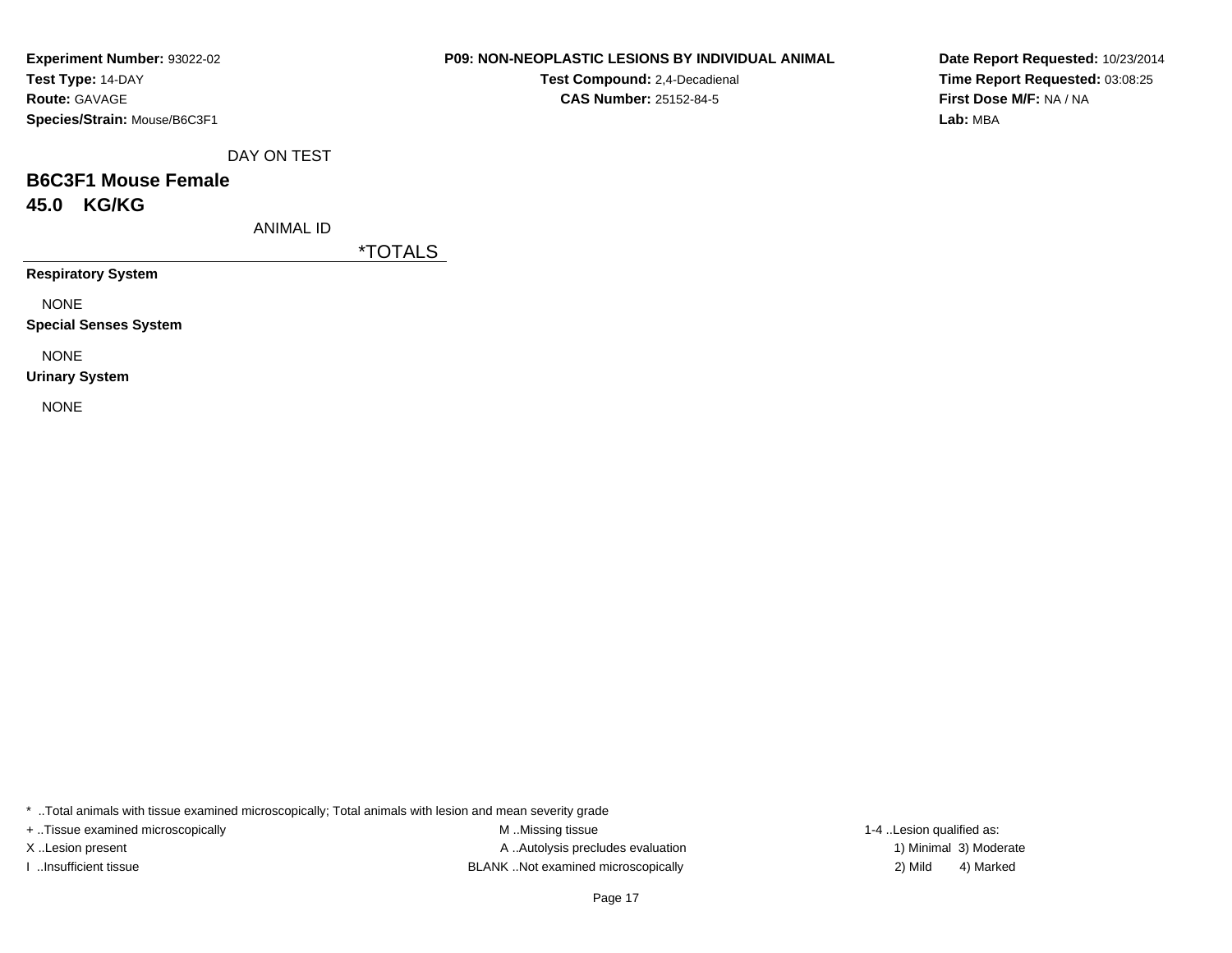| Experiment Number: 93022-02  |
|------------------------------|
| Test Type: 14-DAY            |
| <b>Route: GAVAGE</b>         |
| Species/Strain: Mouse/B6C3F1 |

**Test Compound:** 2,4-Decadienal **CAS Number:** 25152-84-5

**Date Report Requested:** 10/23/2014**Time Report Requested:** 03:08:25**First Dose M/F:** NA / NA**Lab:** MBA

DAY ON TEST

## **B6C3F1 Mouse Female133.0 MG/KG**

ANIMAL ID

\*TOTALS

**Alimentary System**

NONE

**Cardiovascular System**

NONE

**Endocrine System**

NONE

#### **General Body System**

NONE

**Genital System**

NONE

**Hematopoietic System**

NONE

**Integumentary System**

NONE

**Musculoskeletal System**

NONE

**Nervous System**

NONE

\* ..Total animals with tissue examined microscopically; Total animals with lesion and mean severity grade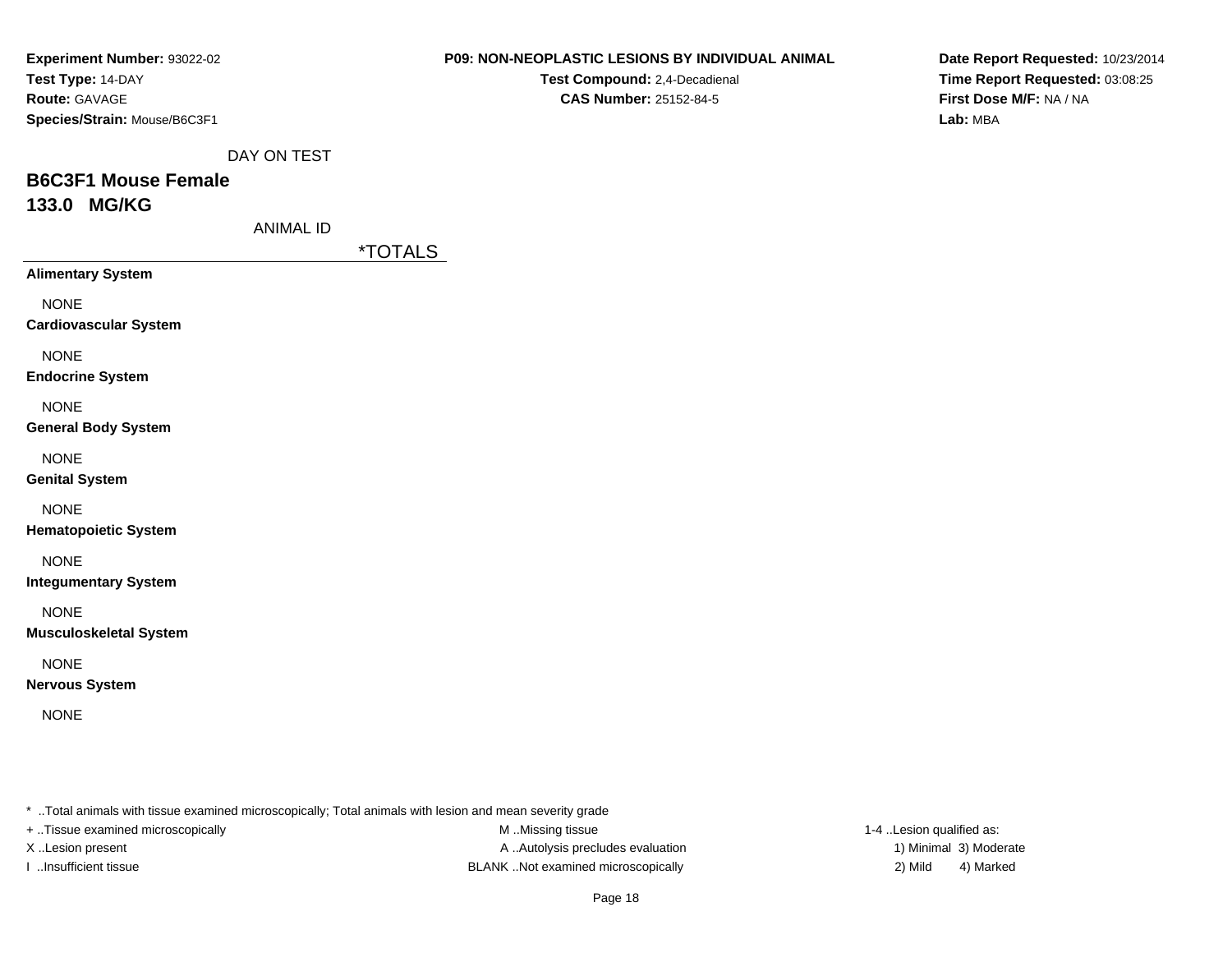| Experiment Number: 93022-02  |
|------------------------------|
| Test Type: 14-DAY            |
| <b>Route: GAVAGE</b>         |
| Species/Strain: Mouse/B6C3F1 |

**Test Compound:** 2,4-Decadienal **CAS Number:** 25152-84-5

**Date Report Requested:** 10/23/2014**Time Report Requested:** 03:08:25**First Dose M/F:** NA / NA**Lab:** MBA

DAY ON TEST

# **B6C3F1 Mouse Female133.0 MG/KG**

ANIMAL ID

\*TOTALS

**Respiratory System**

NONE

**Special Senses System**

NONE

**Urinary System**

NONE

\* ..Total animals with tissue examined microscopically; Total animals with lesion and mean severity grade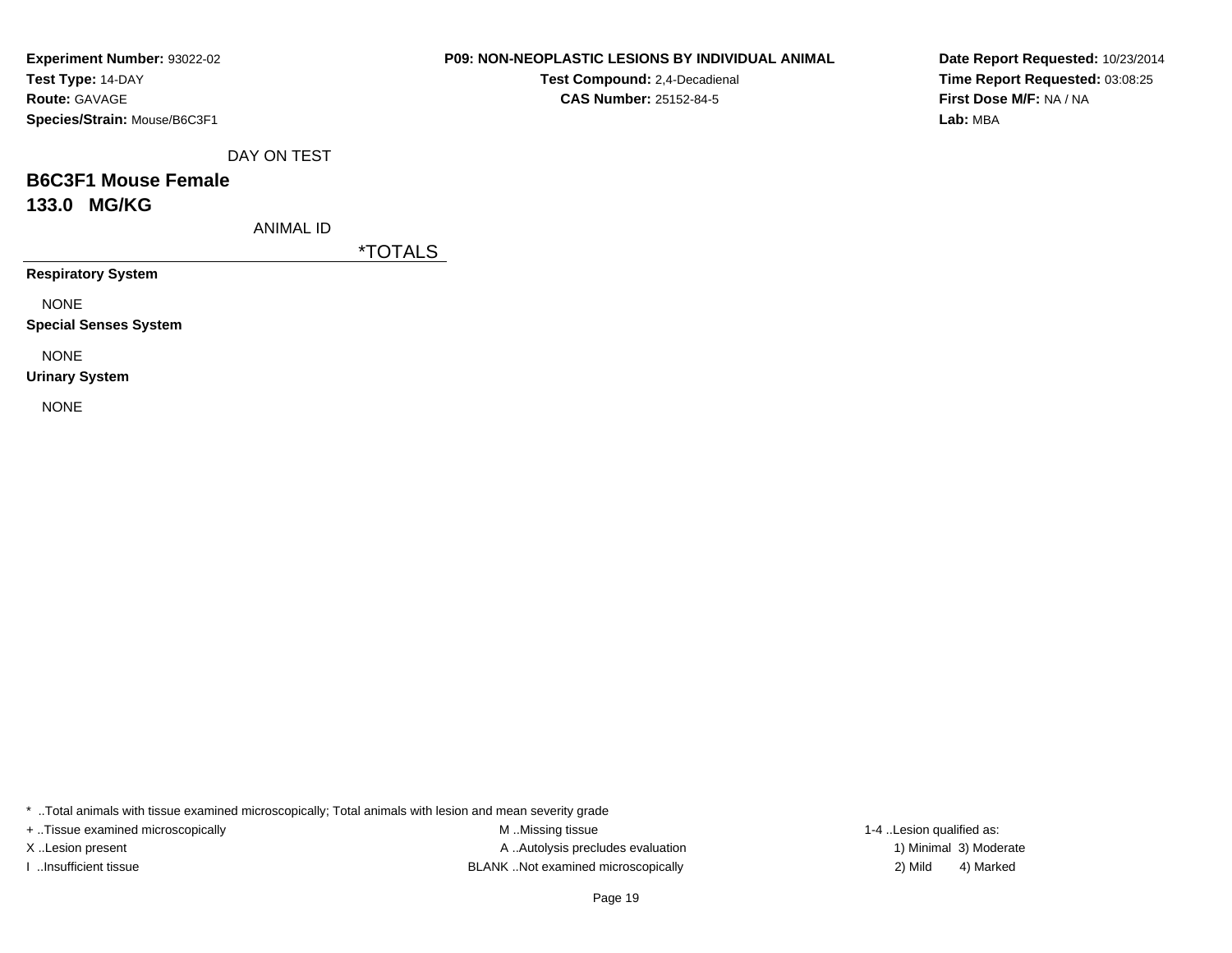### **Route:** GAVAGE

**Species/Strain:** Mouse/B6C3F1

#### **P09: NON-NEOPLASTIC LESIONS BY INDIVIDUAL ANIMAL**

**Test Compound:** 2,4-Decadienal **CAS Number:** 25152-84-5

**Date Report Requested:** 10/23/2014**Time Report Requested:** 03:08:25**First Dose M/F:** NA / NA**Lab:** MBA

| <b>B6C3F1 Mouse Female</b><br>400.0 MG/KG            | DAY ON TEST      | 0<br>0<br>1<br>$\overline{7}$   | 0<br>0<br>$\boldsymbol{l}$<br>$\overline{7}$           | 0<br>0<br>1<br>$\overline{7}$             | 0<br>0<br>$\boldsymbol{l}$<br>$\overline{7}$    | $\boldsymbol{\theta}$<br>0<br>1<br>$\overline{7}$   |                |
|------------------------------------------------------|------------------|---------------------------------|--------------------------------------------------------|-------------------------------------------|-------------------------------------------------|-----------------------------------------------------|----------------|
|                                                      | <b>ANIMAL ID</b> | $\mathsf 0$<br>0<br>0<br>4<br>6 | $\mathbf 0$<br>$\mathbf 0$<br>0<br>4<br>$\overline{7}$ | $\mathbf 0$<br>0<br>$\mathbf 0$<br>4<br>8 | $\pmb{0}$<br>$\pmb{0}$<br>$\mathbf 0$<br>4<br>9 | $\mathbf 0$<br>0<br>$\mathbf 0$<br>$\mathbf 5$<br>0 | <u>*TOTALS</u> |
| <b>Alimentary System</b>                             |                  |                                 |                                                        |                                           |                                                 |                                                     |                |
| Stomach, Forestomach<br><b>Cardiovascular System</b> |                  | +                               | ٠                                                      | +                                         | ÷                                               | $\ddot{}$                                           | 5              |
| <b>NONE</b><br><b>Endocrine System</b>               |                  |                                 |                                                        |                                           |                                                 |                                                     |                |
| <b>NONE</b><br><b>General Body System</b>            |                  |                                 |                                                        |                                           |                                                 |                                                     |                |
| <b>NONE</b><br><b>Genital System</b>                 |                  |                                 |                                                        |                                           |                                                 |                                                     |                |
| <b>NONE</b><br><b>Hematopoietic System</b>           |                  |                                 |                                                        |                                           |                                                 |                                                     |                |
| <b>NONE</b><br><b>Integumentary System</b>           |                  |                                 |                                                        |                                           |                                                 |                                                     |                |
| <b>NONE</b><br><b>Musculoskeletal System</b>         |                  |                                 |                                                        |                                           |                                                 |                                                     |                |
| <b>NONE</b><br><b>Nervous System</b>                 |                  |                                 |                                                        |                                           |                                                 |                                                     |                |
|                                                      |                  |                                 |                                                        |                                           |                                                 |                                                     |                |

\* ..Total animals with tissue examined microscopically; Total animals with lesion and mean severity grade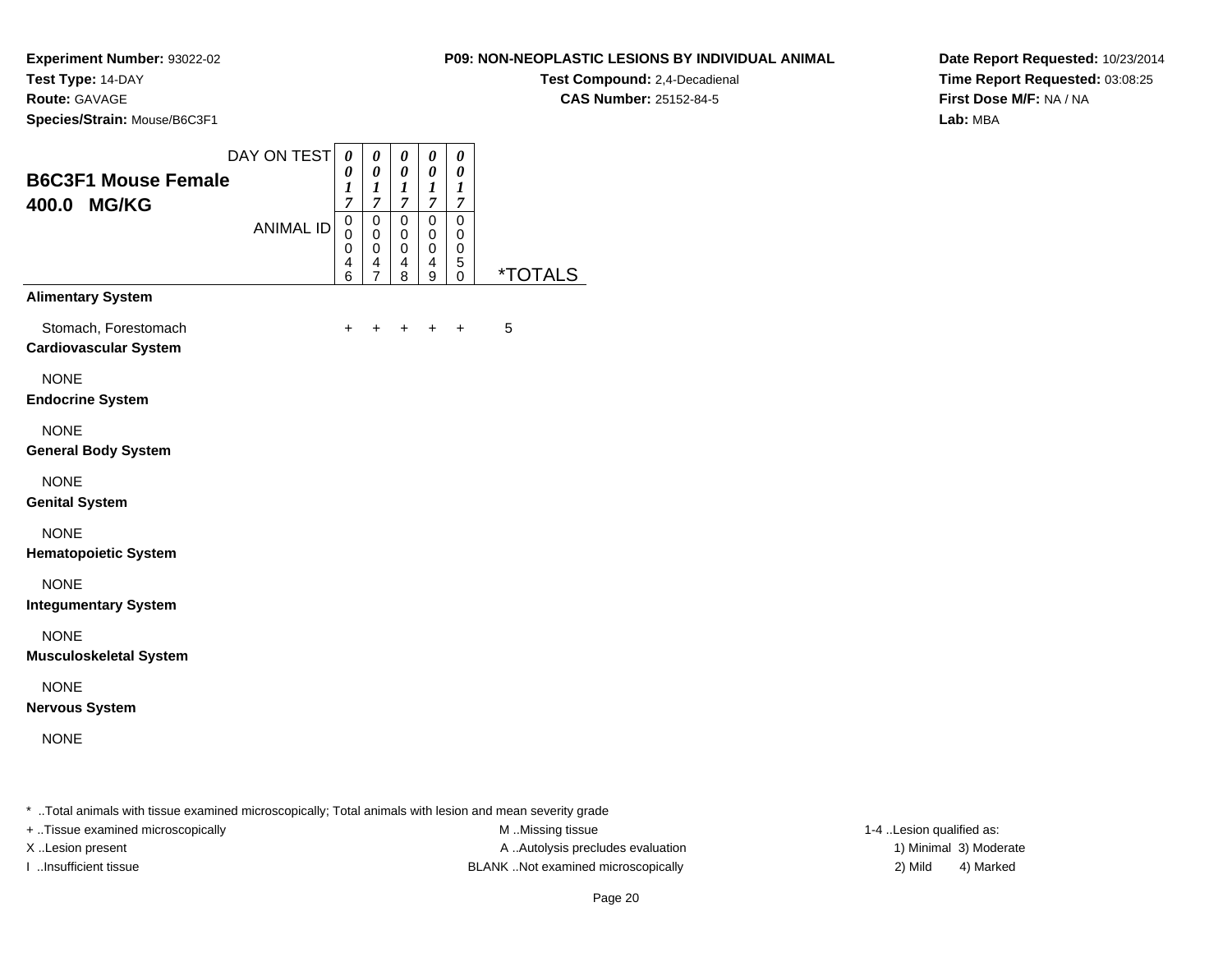**Experiment Number:** 93022-02**Test Type:** 14-DAY**Route:** GAVAGE

**Species/Strain:** Mouse/B6C3F1

| <b>B6C3F1 Mouse Female</b><br><b>MG/KG</b><br>400.0 | DAY ON TEST      | 0<br>7 | 0                | 0<br>0<br>,           | 0<br>0<br>−           | $\theta$<br>0<br>7 |    |
|-----------------------------------------------------|------------------|--------|------------------|-----------------------|-----------------------|--------------------|----|
|                                                     | <b>ANIMAL ID</b> | 0<br>ี | 0<br>0<br>0<br>4 | 0<br>0<br>0<br>4<br>Զ | 0<br>0<br>0<br>4<br>a | 0<br>0<br>0<br>5   | *. |

**Respiratory System**

NONE

**Special Senses System**

NONE

#### **Urinary System**

NONE

\* ..Total animals with tissue examined microscopically; Total animals with lesion and mean severity grade

+ ..Tissue examined microscopically examined microscopically examined as:  $M$  ..Missing tissue 1-4 ..Lesion qualified as: X..Lesion present **A ..Autolysis precludes evaluation** A ..Autolysis precludes evaluation 1) Minimal 3) Moderate I ..Insufficient tissue BLANK ..Not examined microscopically 2) Mild 4) Marked

**Date Report Requested:** 10/23/2014**Time Report Requested:** 03:08:25**First Dose M/F:** NA / NA**Lab:** MBA

**CAS Number:** 25152-84-5

**P09: NON-NEOPLASTIC LESIONS BY INDIVIDUAL ANIMAL**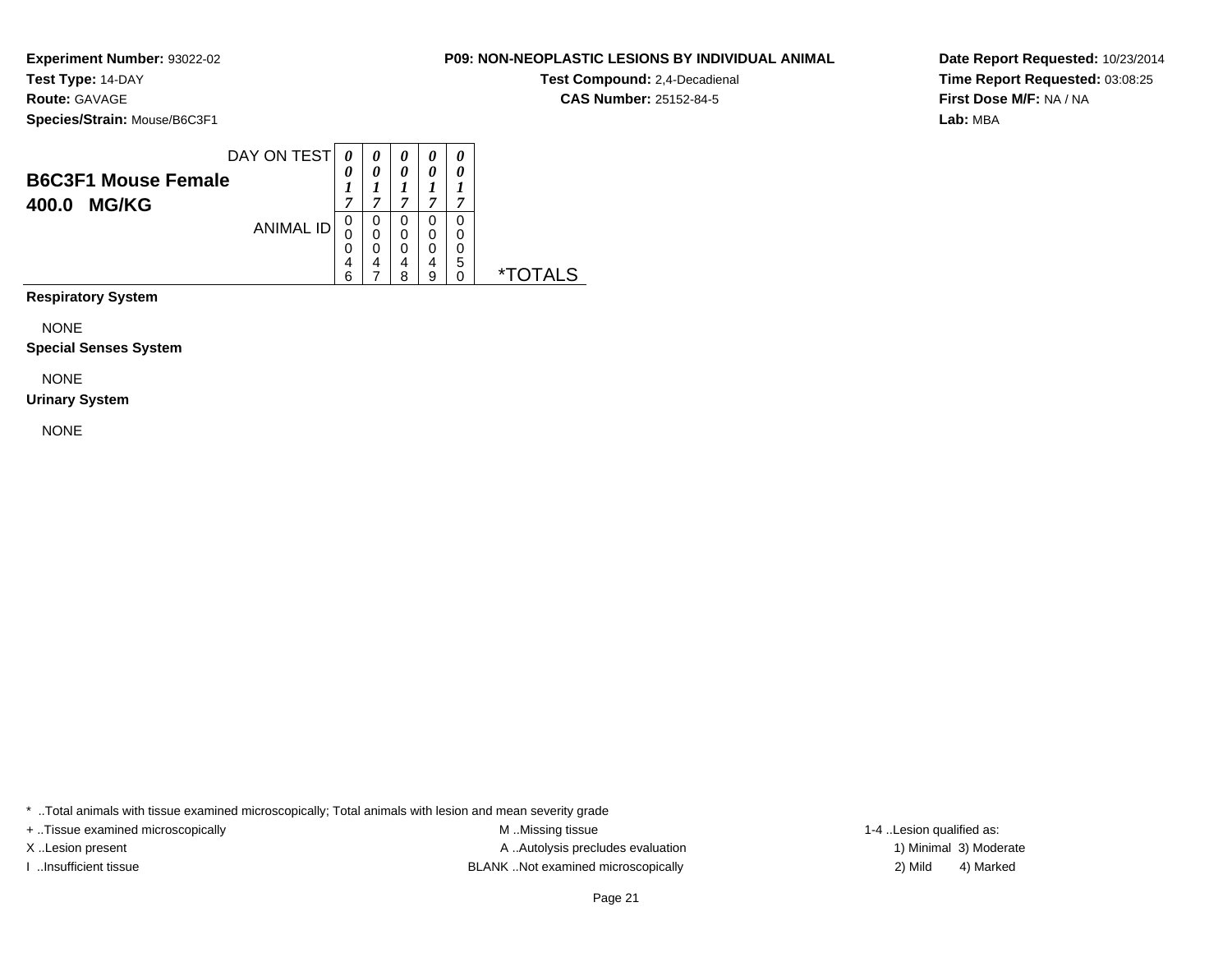**Experiment Number:** 93022-02**Test Type:** 14-DAY

**Route:** GAVAGE

**Species/Strain:** Mouse/B6C3F1

| <b>P09: NON-NEOPLASTIC LESIONS BY INDIVIDUAL AND</b> |
|------------------------------------------------------|
| <b>Test Compound: 2,4-Decadienal</b>                 |

**CAS Number:** 25152-84-5

**Date Report Requested:** 10/23/2014**Time Report Requested:** 03:08:25**First Dose M/F:** NA / NA**Lab:** MBA

| DAY ON TEST                  |                  | 0                | 0                   | 0                | 0         | 0                     |                |                |                       |
|------------------------------|------------------|------------------|---------------------|------------------|-----------|-----------------------|----------------|----------------|-----------------------|
| <b>B6C3F1 Mouse Female</b>   |                  | 0<br>1           | 0<br>1              | 0<br>1           | 0<br>1    | 0<br>$\boldsymbol{l}$ |                |                |                       |
| 1200.0 MG/KG                 |                  | 7                | $\overline{7}$      | 7                | 6         | 7                     |                |                |                       |
|                              | <b>ANIMAL ID</b> | 0<br>$\mathbf 0$ | 0<br>0              | 0<br>$\mathbf 0$ | 0<br>0    | 0<br>0                |                |                |                       |
|                              |                  | $\mathbf 0$      | 0                   | 0                | 0         | 0                     |                |                |                       |
|                              |                  | 5<br>1           | 5<br>$\overline{2}$ | 5<br>3           | 5<br>4    | 5<br>5                |                |                | <i><b>*TOTALS</b></i> |
| <b>Alimentary System</b>     |                  |                  |                     |                  |           |                       |                |                |                       |
| Liver                        |                  | ÷                | ÷                   | +                | +         | $\ddot{}$             | 5              |                |                       |
| Necrosis, Focal              |                  |                  |                     |                  | 3         |                       |                | 1              | 3.0                   |
| Pancreas                     |                  |                  |                     |                  | +         |                       | 1              |                |                       |
| Necrosis, Focal              |                  |                  |                     |                  | 3         |                       |                | 1              | 3.0                   |
| Stomach, Forestomach         |                  | $\ddot{}$        | $\ddot{}$           | $\ddot{}$        | $\ddot{}$ | $\ddot{}$             | 5              |                |                       |
| Necrosis, Focal              |                  |                  |                     |                  | 4         |                       |                | 1              | 4.0                   |
| Ulcer, Chronic Active, Focal |                  | 3                | 4                   | 4                | 4         |                       |                | 4              | 3.8                   |
| <b>Cardiovascular System</b> |                  |                  |                     |                  |           |                       |                |                |                       |
| <b>NONE</b>                  |                  |                  |                     |                  |           |                       |                |                |                       |
| <b>Endocrine System</b>      |                  |                  |                     |                  |           |                       |                |                |                       |
| <b>NONE</b>                  |                  |                  |                     |                  |           |                       |                |                |                       |
| <b>General Body System</b>   |                  |                  |                     |                  |           |                       |                |                |                       |
| <b>NONE</b>                  |                  |                  |                     |                  |           |                       |                |                |                       |
| <b>Genital System</b>        |                  |                  |                     |                  |           |                       |                |                |                       |
| <b>NONE</b>                  |                  |                  |                     |                  |           |                       |                |                |                       |
| <b>Hematopoietic System</b>  |                  |                  |                     |                  |           |                       |                |                |                       |
| Spleen                       |                  |                  | +                   |                  | +         |                       | $\overline{c}$ |                |                       |
| Necrosis, Focal              |                  |                  | 3                   |                  | 3         |                       |                | $\overline{2}$ | 3.0                   |

\* ..Total animals with tissue examined microscopically; Total animals with lesion and mean severity grade

+ ..Tissue examined microscopically examined microscopically examined as:  $M$  ..Missing tissue 1-4 ..Lesion qualified as:

X..Lesion present **A ..Autolysis precludes evaluation** A ..Autolysis precludes evaluation 1) Minimal 3) Moderate I ..Insufficient tissue BLANK ..Not examined microscopically 2) Mild 4) Marked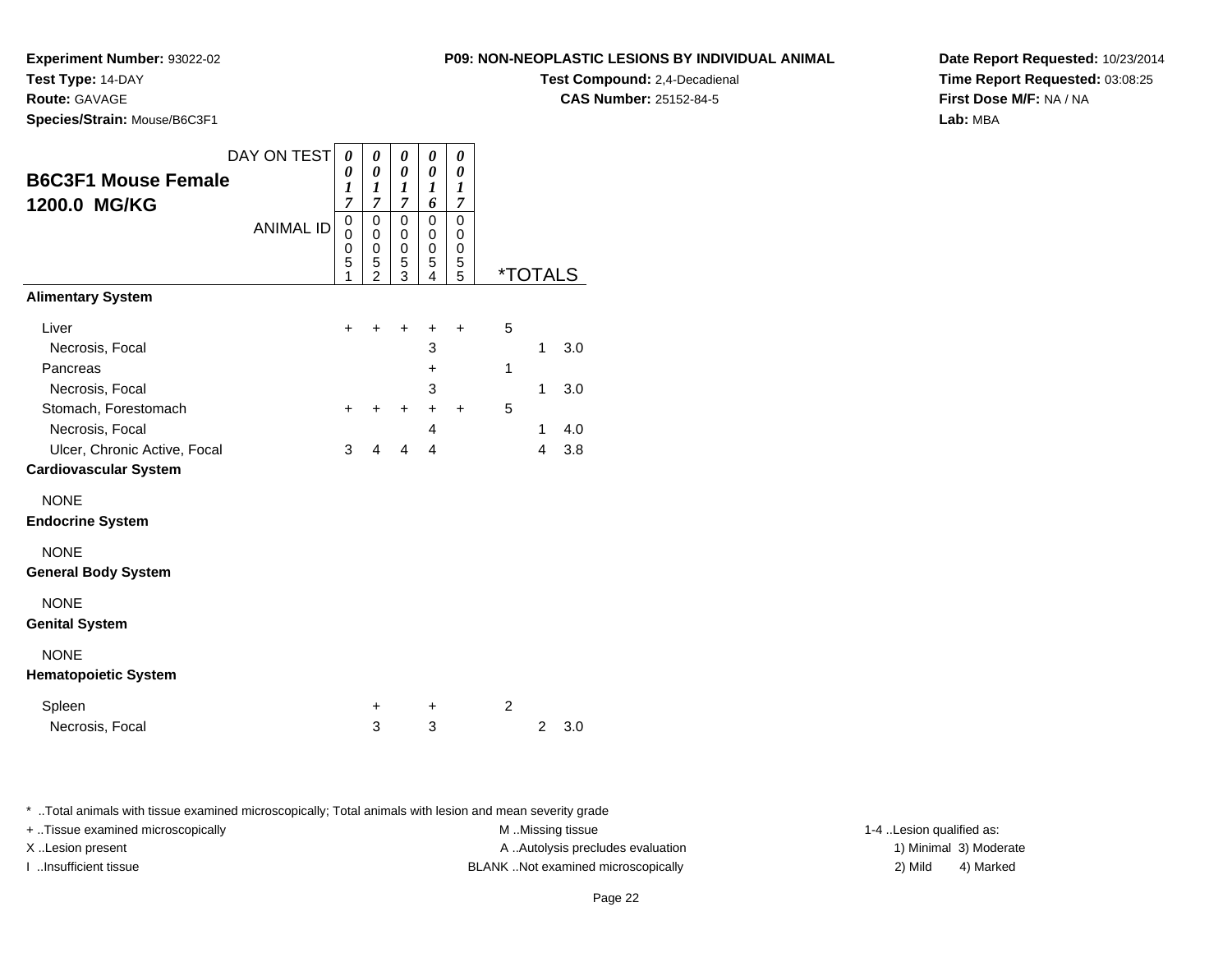**Experiment Number:** 93022-02

**Test Type:** 14-DAY**Route:** GAVAGE

**Species/Strain:** Mouse/B6C3F1

| DAY ON TEST<br><b>B6C3F1 Mouse Female</b><br>1200.0 MG/KG<br><b>ANIMAL ID</b> | 0<br>7<br>0<br>U<br>0<br>5 | 0<br>0<br>7<br>0<br>0<br>0<br>5 | 0<br>0<br>7<br>0<br>0<br>0<br>5 | 0<br>0<br>6<br>0<br>0<br>0<br>5 | 0<br>0<br>7<br>0<br>0<br>0<br>5 |  |
|-------------------------------------------------------------------------------|----------------------------|---------------------------------|---------------------------------|---------------------------------|---------------------------------|--|
|                                                                               |                            | ◠                               | 3                               | 4                               | 5                               |  |

**Integumentary System**

**NONE** 

**Musculoskeletal System**

NONE

**Nervous System**

NONE

**Respiratory System**

NONE

**Special Senses System**

NONE

### **Urinary System**

Kidney

 <sup>+</sup><sup>+</sup> <sup>+</sup> <sup>+</sup> + 5

\* ..Total animals with tissue examined microscopically; Total animals with lesion and mean severity grade

+ ..Tissue examined microscopically examined microscopically examined as:  $M$  ..Missing tissue 1-4 ..Lesion qualified as: X..Lesion present **A ..Autolysis precludes evaluation** A ..Autolysis precludes evaluation 1) Minimal 3) Moderate I ..Insufficient tissue BLANK ..Not examined microscopically 2) Mild 4) Marked

### **P09: NON-NEOPLASTIC LESIONS BY INDIVIDUAL ANIMAL**

**Test Compound:** 2,4-Decadienal **CAS Number:** 25152-84-5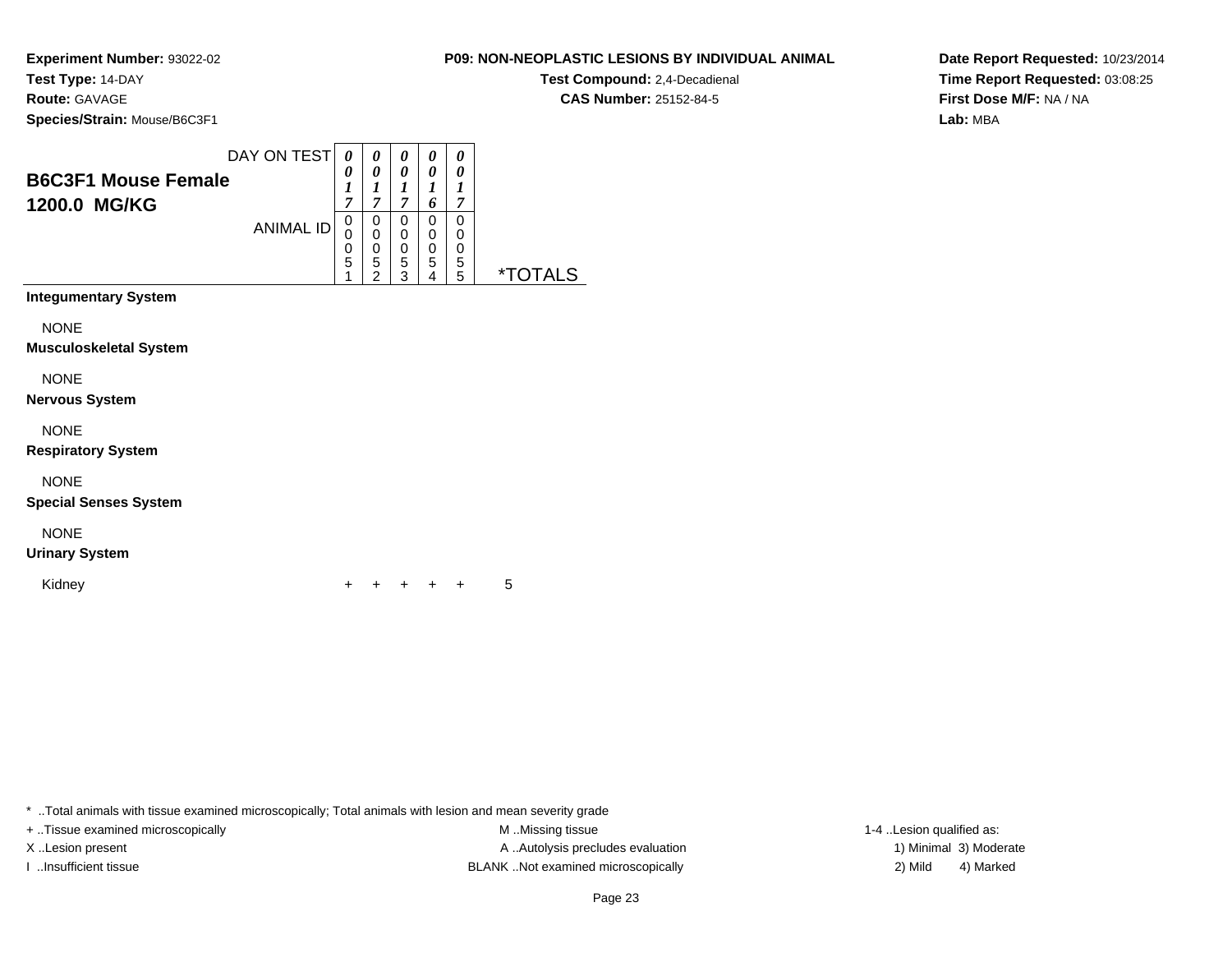**Experiment Number:** 93022-02

**P09: NON-NEOPLASTIC LESIONS BY INDIVIDUAL ANIMALTest Compound:** 2,4-Decadienal

**CAS Number:** 25152-84-5

**Date Report Requested:** 10/23/2014**Time Report Requested:** 03:08:25**First Dose M/F:** NA / NA**Lab:** MBA

| Test Type: 14-DAY            |                         |
|------------------------------|-------------------------|
| <b>Route: GAVAGE</b>         |                         |
| Species/Strain: Mouse/B6C3F1 |                         |
|                              |                         |
|                              | DAY ON TEST $\boxed{0}$ |
| <b>B6C3F1 Mouse Female</b>   |                         |
|                              |                         |
| 3600.0 MG/KG                 |                         |
|                              | ΔΝΙΙΜΔΙ                 |

| 0                                     |
|---------------------------------------|
| 0                                     |
| 3                                     |
| 0<br>0<br>0<br>6                      |
| <i><b>*TOTALS</b></i><br>$\mathbf{0}$ |
|                                       |
| 1                                     |
| 5<br>$\ddot{}$                        |
| 2.0<br>1                              |
| 2                                     |
| $\overline{c}$<br>3.0                 |
| 5<br>+                                |
| 4<br>3<br>4.0                         |
| $\overline{2}$<br>4.0                 |
|                                       |
|                                       |
|                                       |
|                                       |
|                                       |
|                                       |
|                                       |
| 1                                     |
|                                       |
| 1                                     |
|                                       |

\* ..Total animals with tissue examined microscopically; Total animals with lesion and mean severity grade